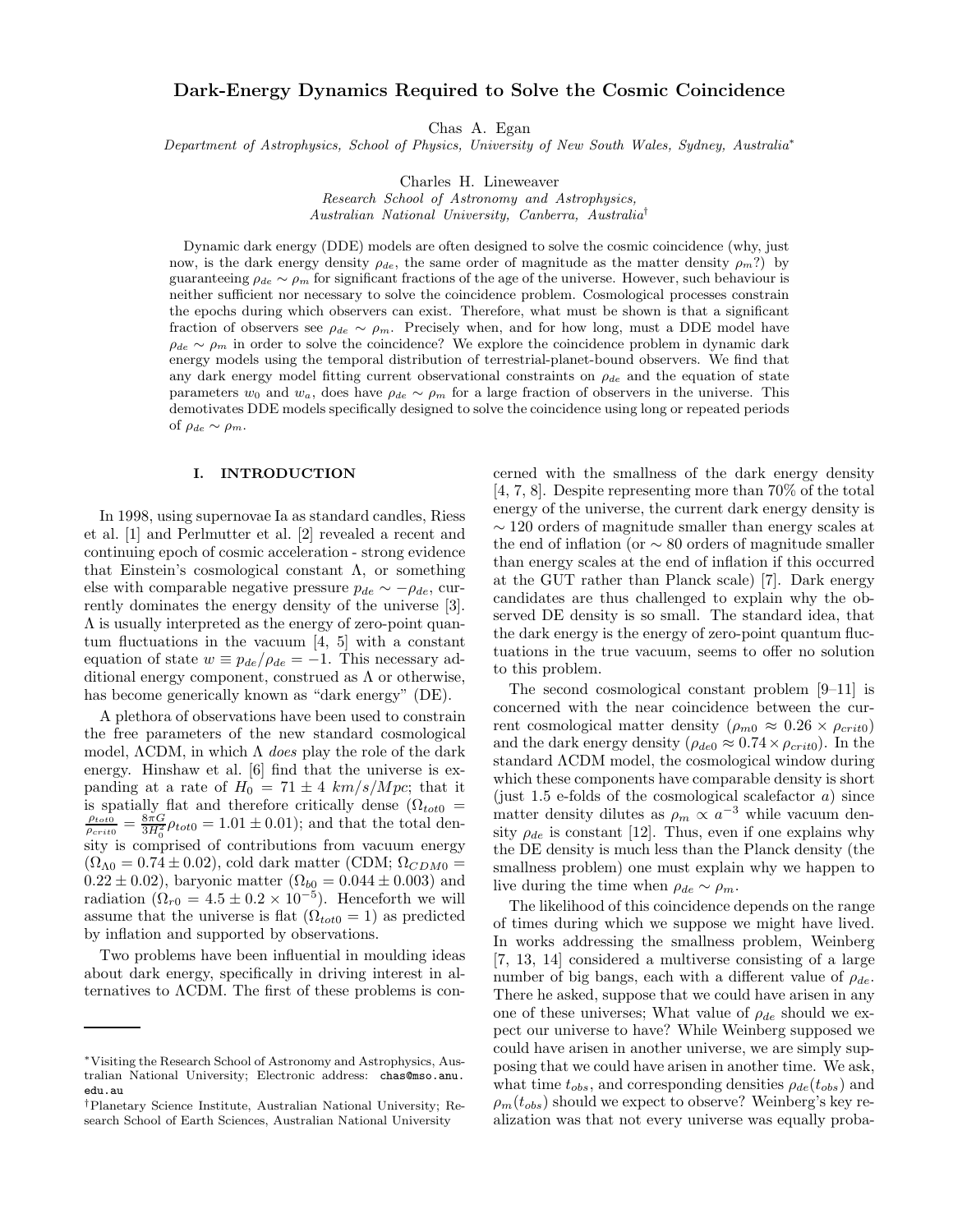ble: those with smaller  $\rho_{de}$  contain more Milky-Way-like galaxies and are therefore more hospitable [7, 13]. Subsequently, he, and other authors used the relative number of Milky-Way-like galaxies to estimate the distribution of observers as a function of  $\rho_{de}$ , and determined that our value of  $\rho_{de}$  was indeed likely [15–17]. Our value of  $\rho_{de}$ could have been found to be unlikely and this would have ruled out the type of multiverse being considered. Here we apply the same reasoning to the cosmic coincidence problem. Our observerhood could not have happened at any time with equal probability [12]. By estimating the temporal distribution of observers we can determine whether the observation of  $\rho_{de} \sim \rho_m$  was likely. If we find  $\rho_{de} \sim \rho_m$  to be unlikely while considering a particular DE model, that will enable us to rule out that DE model.

In a previous paper  $[12]$ , we tested  $\Lambda$ CDM in this way and found that  $\rho_{de} \sim \rho_m$  is expected. In the present paper we apply this test to dynamic dark energy models to see what dynamics is required to solve the coincidence problem when the temporal distribution of observers is being considered.

The smallness of the dark energy density has been anthropically explained in multiverse models with the argument that in universes with much larger DE components, DE driven acceleration starts earlier and precludes the formation of galaxies and large scale structure. Such universes are probably devoid of observers [13, 16, 17]. A solution to the coincidence problem in this scenario was outlined by Garriga et al. [18] who showed that if  $\rho_{de}$  is low enough to allow galaxies to form, then observers in those galaxies will observe  $r \sim 1$ .

To quantify the time-dependent proximity of  $\rho_m$  and  $\rho_{de}$ , we define a proximity parameter,

$$
r \equiv \min\left[\frac{\rho_{de}}{\rho_m}, \frac{\rho_m}{\rho_{de}}\right],\tag{1}
$$

which ranges from  $r \approx 0$ , when many orders of magnitude separate the two densities, to  $r = 1$ , when the two densities are equal. The presently observed value of this parameter is  $r_0 = \frac{\rho_{m0}}{\rho_{de0}} \approx 0.35$ . In terms of r, the coincidence problem is as follows. If we naively presume that the time of our observation  $t_{obs}$  has been drawn from a distribution of times  $P_t(t)$  spanning many decades of cosmic scalefactor, we find that the expected proximity parameter is  $r \approx 0 \ll 0.35$ . In the top panel of Fig. 1 we use a naive distribution for  $t_{obs}$  that is constant in  $log(a)$ to illustrate how observing r as large as  $r_0 \approx 0.35$  seems unexpected.

In Lineweaver and Egan [12] we showed how the apparent severity of the coincidence problem strongly depends upon the distribution  $P_t(t)$  from which  $t_{obs}$  is hypothesized to have been drawn. Naive priors for  $t_{obs}$ , such as the one illustrated in the top panel of Fig. 1, lead to naive conclusions. Following the reasoning of Weinberg [7, 13, 14] we interpret  $P_t(t)$  as the temporal distribution of observers. The temporal and spatial distribution of observers has been estimated using large  $(10^{11}M_{\odot})$ 



FIG. 1: (Top) The history of the energy density of the universe according to standard ΛCDM. The dotted line shows the energy density in radiation (photons, neutrinos and other relativistic modes). The radiation density dilutes as  $a^{-4}$  as the universe expands. The dashed line shows the density in ordinary non-relativistic matter, which dilutes as  $a^{-3}$ . The thick solid line shows the energy of the vacuum (the cosmological constant) which has remained constant since the end of inflation. The thin solid peaked curve shows the proximity r of the matter density to the vacuum energy density (see Eq. 1). The proximity r is only  $\sim$  1 for a brief period in the  $log(a)$  history of the cosmos. Whether or not there is a coincidence problem depends on the distribution  $P_t(t)$  for  $t_{obs}$ . If one naively assumes that we could have observed any epoch with equal probability (the light grey shade) then we should not expect to observe r as large as we do. If, however,  $P_t(t)$  is based on an estimate of the temporal distribution of observers (the dark grey shade) then  $r_0 \approx 0.35$  is not surprising, and the coincidence problem is solved under ΛCDM [12]. (Bottom) The dark energy density history is modified in DDE models. Observational constraints on the dark energy density history are represented by the light grey shade (details in Section III).

galaxies [13, 15, 16, 18] and terrestrial planets [12] as tracers. The top panel of Fig. 1 shows the temporal distribution of observers  $P_t(t)$  from Lineweaver and Egan [12].

A possible extension of the concordance cosmological model that may explain the observed smallness of  $\rho_{de}$  is the generalization of dark energy candidates to include dynamic dark energy (DDE) models such as quintessence, phantom dark energy, k-essence and Chaplygin gas. In these models the dark energy is treated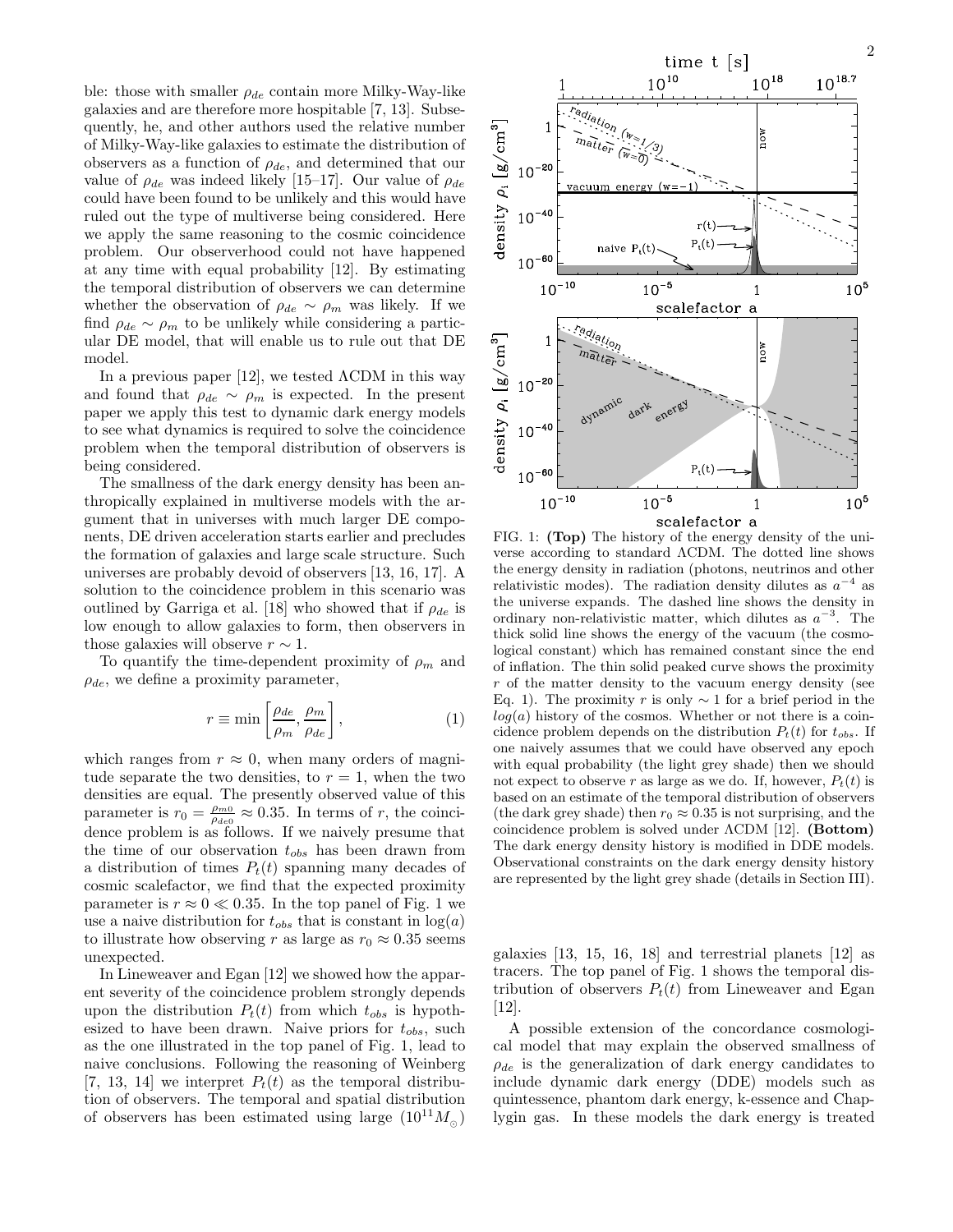3

as a new matter field which is approximately homogenous, and evolves as the universe expands. DDE evolution offers a mechanism for the decay of  $\rho_{de}(t)$  from the expected Planck scales  $(10^{93} \text{ g/cm}^3)$  in the early universe  $(10^{-44} \text{ s})$  to the small value we observe today  $(10^{-30} \text{ g/cm}^3)$ . The light grey shade in the bottom panel of Fig. 1 represents contemporary observational constraints on the DDE density history. Many DDE models are designed to solve the coincidence problem by having  $\rho_{de}(t) \sim \rho_m(t)$  for a large fraction of the history/future of the universe [19–42]. With  $\rho_{de} \sim \rho_m$ for extended or repeated periods the hope is to ensure that  $r \sim 1$  is expected.

Our main goal in this paper is to take into account the temporal distribution of observers to determine when, and for how long, a DDE model must have  $\rho_{de} \sim \rho_m$ in order to solve the coincidence problem? Specifically, we extend the work of Lineweaver and Egan [12] to find out for which cosmologies (in addition to ΛCDM) the coincidence problem is solved when the temporal distribution of observers is considered. In doing this we answer the question, Does a dark energy model fitting contemporary constraints on the density  $\rho_{de}$  and the equation of state parameters, necessarily solve the cosmic coincidence? Both positive and negative answers have interesting consequences. An answer in the affirmative will simplify considerations that go into DDE modeling: any DDE model in agreement with current cosmological constraints has  $\rho_{de} \sim \rho_m$  for a significant fraction of observers. An answer in the negative would yield a new opportunity to constrain the DE equation of state parameters more strongly than contemporary cosmological surveys.

A different coincidence problem arises when the time of observation is conditioned on and the parameters of a model are allowed to slide. The tuning of parameters and the necessity to include ad-hoc physics are large problems for many current dark energy models. This paper does not address such issues, and the interested reader is referred to Hebecker and Wetterich [43], Bludman [44] and Linder [45]. In the coincidence problem addressed here we let the time of observation vary to see if  $r(t_{obs}) \geq 0.35$ is unlikely according to the model.

In Section II we present several examples of DDE models used to solve the coincidence problem. An overview of observational constraints on DDE is given in Section III. In Section IV we estimate the temporal distribution of observers. Our main analysis is presented in Section V. Our main result - that the coincidence problem is solved for all DDE models fitting observational constraints - is illustrated in Fig. 7. Finally, in Section VI, we end with a discussion of our results, their implications and potential caveats.

# II. DYNAMIC DARK ENERGY MODELS IN THE FACE OF THE COSMIC COINCIDENCE

Though it is beyond the scope of this article to provide a complete review of DDE (see Copeland et al. [46], Szydłowski et al. [47]), here we give a few representative examples in order to set the context and motivation of our work. Fig. 2 illustrates density histories typical of tracker quintessence, tracking oscillating energy, interacting quintessence, phantom dark energy, k-essence, and Chaplygin gas. They are discussed in turn below.

### A. Quintessence

In quintessence models the dark energy is interpreted as a homogenous scalar field with Lagrangian density  $\mathcal{L}(\phi, X) = \frac{1}{2}\dot{\phi}^2 - V(\phi)$  [48–54]. The evolution of the quintessence field and of the cosmos depends on the postulated potential  $V(\phi)$  of the field and on any postulated interactions. In general, quintessence has a time-varying equation of state  $w = \frac{p_{de}}{\rho_{de}} = \frac{\dot{\phi}^2/2 - V(\phi)}{\dot{\phi}^2/2 + V(\phi)}$  $\frac{\varphi/2-V(\varphi)}{\dot{\varphi}^2/2+V(\varphi)}$ . Since the kinetic term  $\dot{\phi}^2/2$  cannot be negative, the equation of state is restricted to values  $w \geq -1$ . Moreover, if the potential  $V(\phi)$  is non-negative then w is also restricted to values  $w \leq +1$ .

If the quintessence field only interacts gravitationally then energy density evolves as  $\frac{\delta \rho_{de}}{\rho_{de}} = -3(w+1) \frac{\delta a}{a}$  and the restrictions  $-1 \leq w \leq +1$  mean  $\rho_{de}$  decays (but never faster than  $a^{-6}$ ) or remains constant (but never increases).

### 1. Tracker Quintessence

Particular choices for  $V(\phi)$  lead to interesting attractor solutions which can be exploited to make  $\rho_{de}$  scale ("track") sub-dominantly with  $\rho_r + \rho_m$ .

The DE can be forced to transit to a  $\Lambda$ -like  $(w \approx -1)$ state at any time by fine-tuning  $V(\phi)$ . In the A-like state  $\rho_{de}$  overtakes  $\rho_m$  and dominates the recent and future energy density of the universe. We illustrate tracker quintessence in Fig. 2 using a power law potential  $V(\phi) = M\phi^{-\alpha}$  (panel b) [49, 51, 53] and an exponential potential  $V(\phi) = M \exp(1/\phi)$  (panel c) [20].

The tracker paths are attractor solutions of the equations governing the evolution of the field. If the tracker quintessence field is initially endowed with a density off the tracker path (e.g. an equipartition of the energy available at reheating) its density quickly approaches and joins the tracker solution.

## 2. Oscillating Dark Energy

Dodelson et al. [20] explored a quintessence potential with oscillatory perturbations  $V(\phi)$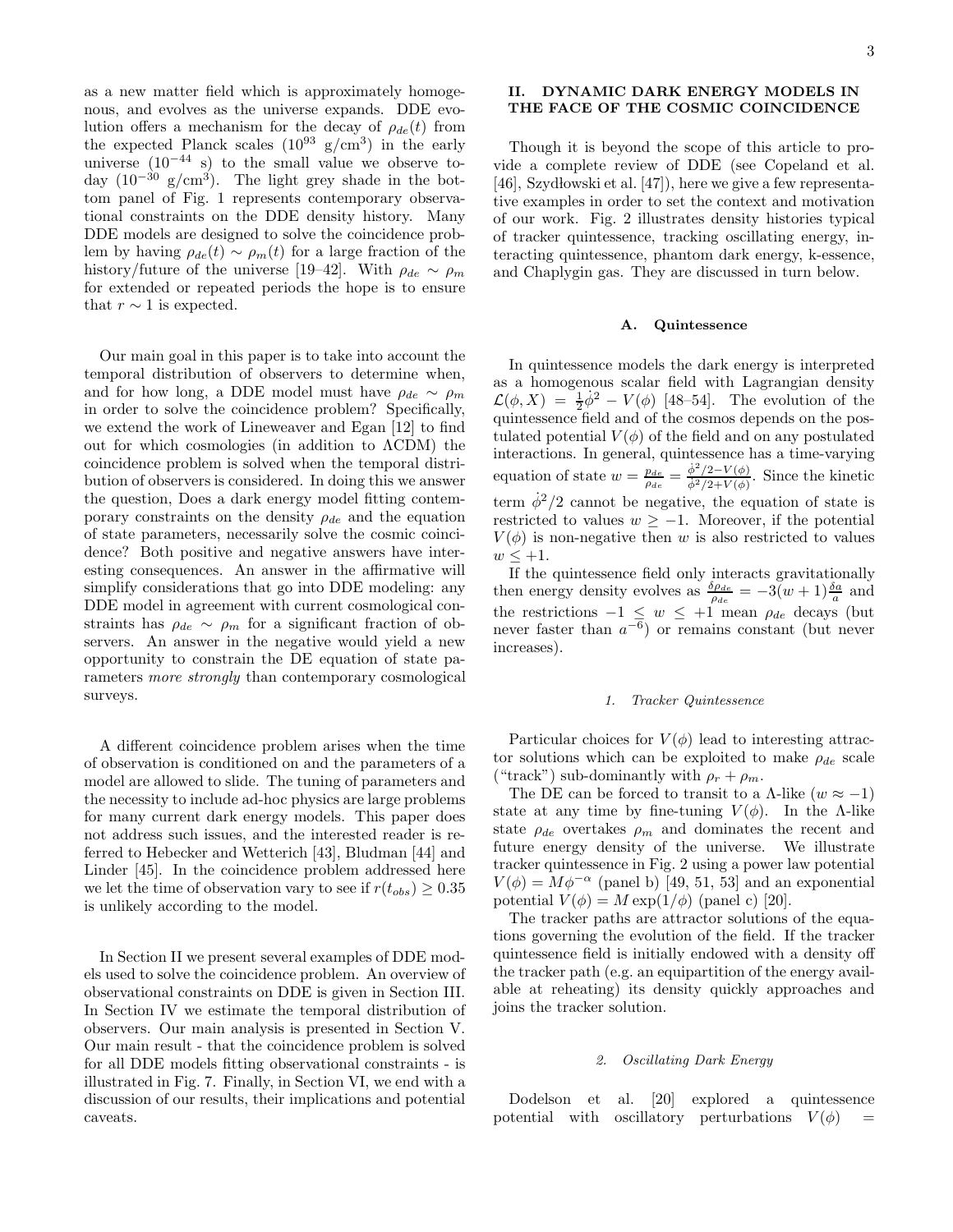

FIG. 2: The energy density history of the universe according to ΛCDM (panel a), and seven DDE models selected from the literature (see text for references). In each panel the radiation and matter densities are the dotted and dashed lines respectively. The DE density is given by the thick black line. The proximity parameter  $r$  is given by the thin black line at the base of each panel. Of the DDE models shown here, tracker quintessence and k-essence (panels b, c and g) have  $r \sim 1$  for a small fraction of the life of the universe (whether the abscissa is t,  $log(t)$ , a,  $log(a)$ , or any other of a large number of measures). On the other hand, tracking oscillating energy, interacting quintessence, phantom DE and Chaplygin gas (panels d, e, f and h) exhibit r ∼ 1 for a large fraction of the life of the universe. For the phantom DE example (panel f) this is true in t, but not in a or  $log(a)$ . In phantom models the future universe grows super-exponentially to  $a = \infty$  (a "big-rip") shortly after matter-DE equality. Thus the universe spends a large fraction of time with  $r \sim 1$ , however this is not seen in log(a)-space. For each of the models in this figure, numerical values for free parameters were chosen to crudely fit observational constraints and are given in Appendix A.

 $M \exp(-\lambda \phi) [1 + A \sin(\nu \phi)].$  They refer to models of this type as tracking oscillating energy. Without the perturbations (setting  $A = 0$ ) this potential causes exact tracker behaviour: the quintessence energy decays as  $\rho_r + \rho_m$  and never dominates. With the perturbations

the quintessence energy density oscillates about  $\rho_r + \rho_m$ as it decays (Fig. 2d). The quintessence energy dominates on multiple occasions and its equation of state varies continuously between positive and negative values. One of the main motivations for tracking oscillating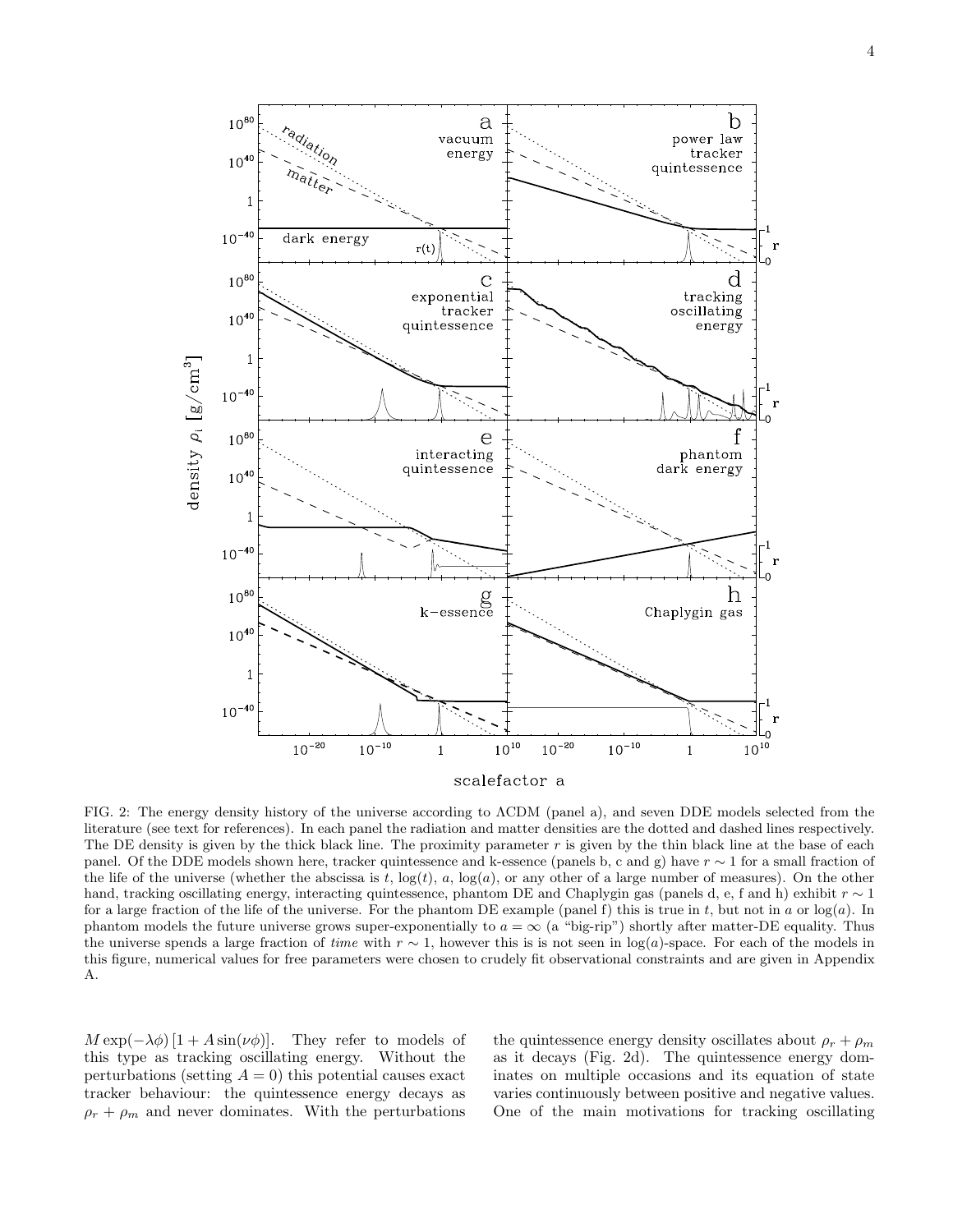energy is to solve the coincidence problem by ensuring that  $\rho_{de} \sim \rho_m$  or  $\rho_{de} \sim \rho_r$  at many times in the past or future.

It has yet to be seen how such a potential might arise from particle physics. Phenomenologically similar cosmologies have been discussed in Ahmed et al. [26], Feng et al. [37], Yang and Wang [55].

### 3. Interacting Quintessence

Non-gravitational interactions between the quintessence field and matter fields might allow energy to transfer between these components. Such interactions are not forbidden by any known symmetry [56]. The primary motivation for the exploration of interacting dark energy models is to solve the coincidence problem. In these models the present matter/dark energy density proximity  $r$  may be constant [19, 23, 27, 30–32, 34, 36, 39–41, 57] or slowly varying [29, 35].

We plot a density history of the interacting quintessence model of Amendola [19] in Fig. 2e. This model is characterized by a DE potential  $V(\phi)$  =  $A \exp[B\phi]$  and DE-matter interaction term  $Q = -C\rho_m\phi$ , specifying the rate at which energy is transferred to the matter fields. The free parameters were tuned such that radiation domination ends at  $a = 10^{-5}$  and that  $r_{t\rightarrow\infty} = 0.35.$ 

# B. Phantom Dark Energy

The analyses of Riess et al. [58] and Wood-Vasey et al. [59] have mildly ( $\sim 1\sigma$ ) favored a dark energy equation of state  $w_{de} < -1$ . These values are unattainable by standard quintessence models but can occur in phantom dark energy models [60], in which kinetic energies are negative. The energy density in the phantom field increases with scalefactor, typically leading to a future "big rip" singularity where the scalefactor becomes infinite in finite time. Fig. 2f shows the density history of a simple phantom model with a constant equation of state  $w = -1.25$ . The big rip ( $a = \infty$  at  $t = 57.5$  Gyrs) is not seen in  $log(a)$ -space.

Caldwell et al. [61] and Scherrer [33] have explored how phantom models may solve the coincidence problem: since the big rip is triggered by the onset of DE domination, such cosmologies spend a significant fraction of their total time with  $r$  large. For the phantom model with  $w = -1.25$  (Fig. 2f) Scherrer [33] finds  $r > 0.1$  for  $12\%$ of the total lifetime of the universe. Whether this solves the coincidence or not depends upon the prior probability distribution  $P_t(t)$  for the time of observation. Caldwell et al. [61] and Scherrer [33] implicitly assume that the temporal distribution of observers is constant in time (i.e.  $P_t(t) = constant$ . For this prior the coincidence problem is solved because the chance of observing  $r > 0.1$  is

large (12%). Note that for the "naive  $P_t(t)$ " prior shown in Fig. 1, the solution of Caldwell et al. [61] and Scherrer [33] fails because  $r > 0.1$  is brief in  $log(a)$ -space. It fails in this way for many other choices of  $P_t(t)$  including, for example, distributions constant in  $a$  or  $log(t)$ .

#### C. K-Essence

In k-essence the DE is modeled as a scalar field with non-canonical kinetic energy [62–65]. Non-canonical kinetic terms can arise in the effective action of fields in string and supergravity theories. Fig. 2g shows a density history typical of k-essence models. This particular model is from Armendariz-Picon et al. [64] and Steinhardt [11]. During radiation domination the k-essence field tracks radiation sub-dominantly (with  $w_{de} = w_r =$  $1/3$ ) as do some of the other models in Fig. 2. However, no stable tracker solution exists for  $w_{de} = w_m (= 0)$ . Thus after radiation-matter equality, the field is unable to continue tracking the dominant component, and is driven to another attractor solution (which is generically Λ-like with  $w_{de} \approx -1$ ). The onset of DE domination was recent in k-essence models because matter-radiation equality prompts the transition to a Λ-like state. K-essence thereby avoids fine-tuning in any particular numerical parameters, but the Lagrangian has been constructed adhoc.

### D. Chaplygin Gas

A special fluid known as Chaplygin gas motivated by braneworld cosmology may be able to play the role of dark matter and the dark energy [66, 67]. Generalized Chaplygin gas has the equation of state  $p_{de} = -A\rho_{de}^{-\alpha}$ which behaves like pressureless dark matter at early times  $(w_{de} \approx 0$  when  $\rho_{de}$  is large), and like vacuum energy at late times  $(w_{de} \approx -1$  when  $\rho_{de}$  is small). In Fig. 2h we show an example with  $\alpha = 1$ .

### E. Summary of DDE Models

Two broad classes of DDE models emerge from our comparison:

1. In ΛCDM, tracker quintessence and k-essence models, the dark energy density is vastly different from the matter density for most of the lifetime of the universe (panels a, b, c, g of Fig. 2). The coincidence problem can only be solved if the probability distribution  $P_t(t)$  for the time of observation is narrow, and overlaps significantly with an  $r \sim 1$  peak. If  $P_t(t)$  is wide, e.g. constant over the life of the universe in t or log(t), then observing  $r \sim 1$  would be unlikely in these models and the coincidence problem is not resolved.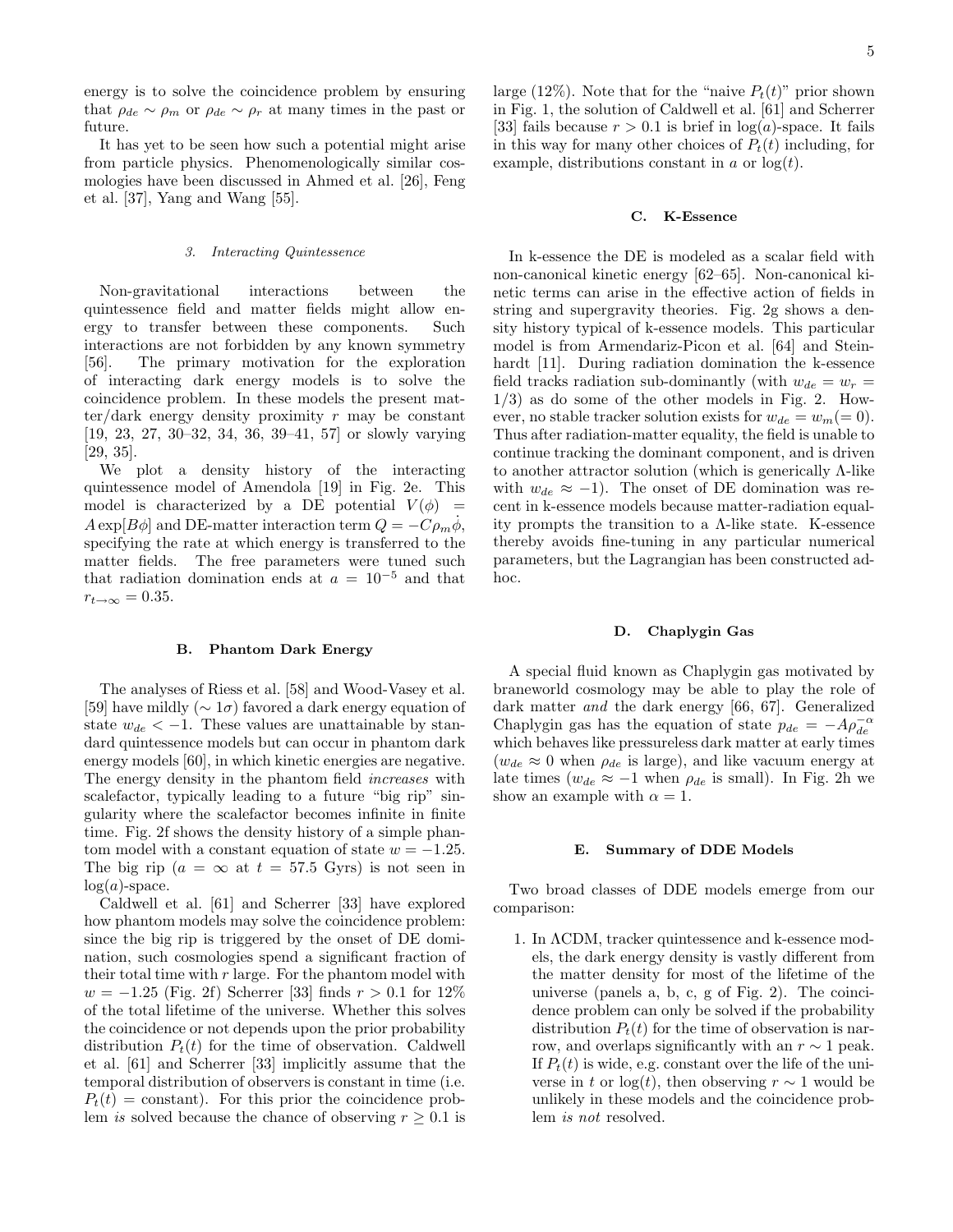2. Tracking oscillating energy, interacting quintessence, phantom models and Chaplygin gas models (panels d, e, f, h of Fig. 2) employ mechanisms to ensure that  $r \sim 1$  for large fractions of the life of the universe. In these models the coincidence problem may be solved for a wider range of  $P_t(t)$  including, depending on the DE model, distributions that are constant over the whole life of the universe in t,  $log(t)$ , a or  $log(a)$ .

The importance of an estimate of the distribution  $P_t(t)$ is highlighted: such an estimate will either rule out models of the first category because they do not solve the coincidence problem, or demotivate models of the second because their mechanisms are unnecessary to solve the coincidence problem. This analysis does not addressed the problems associated with fine-tuning, initial conditions or ad hoc mechanisms of many DDE models [43– 45].

We leave this line of enquiry temporarily to discuss contemporary observational constraints on the dark energy density history, because we wish to test what DE dynamics are required to solve the coincidence, beyond those which models must exhibit to satisfy standard cosmological observations.

### III. CURRENT OBSERVATIONAL CONSTRAINTS ON DYNAMIC DARK ENERGY

### A. Supernovae Ia

Observationally, possible dark energy dynamics is explored almost solely using measurements of the cosmic expansion history. Recent cosmic expansion is directly probed by using type Ia supernova (SNIa) as standard candles [1, 2]. Each observed SNIa provides an independent measurement of the luminosity distance  $d_l$  to the redshift of the supernova  $z_{SN}$ . The luminosity distance to  $z_{SN}$  is given by

$$
d_l(z_{SN}) = (1 + z_{SN}) \frac{c}{H_0} \int_{z=0}^{z_{SN}} \frac{dz}{E(z)}
$$
 (2)

where

$$
E(z) = \frac{H(z)}{H_0}
$$
(3)  
= 
$$
\left[ \Omega_{r0} (1+z)^4 + \Omega_{m0} (1+z)^3 + \Omega_{de0} \frac{\rho_{de}(z)}{\rho_{de0}} \right]^{\frac{1}{2}}
$$

and thus depends on  $H_0$ ,  $\Omega_{m0}$ , and the evolution of the dark energy  $\rho_{de}(z)/\rho_{de0}$ . The radiation term, irrelevant at low redshifts, can be dropped from Equation 3.  $\Omega_{de0}$  is a dependent parameter due to flatness  $(\Omega_{de0} = 1 - \Omega_{m0}).$ Contemporary datasets include ∼ 200 supernovae at redshifts  $z_{SN} \leq 2.16$  ( $a \geq 0.316$ ) [59, 69] and provide an effective continuum of constraints on the expansion history over that range [70, 71]. The redshift range probed by SNIa is indicated in both panels of Fig. 3.

### B. Cosmic Microwave Background

The first peak in the cosmic microwave background (CMB) temperature power spectrum corresponds to density fluctuations on the scale of the sound horizon at the time of recombination. Subsequent peaks correspond to higher-frequency harmonics. The locations of these peaks in l-space depend on the comoving scale of the sound horizon at recombination, and the angular distance to recombination. This is summarized by the so-called CMB shift parameter  $R$  [72, 73] which is related to the cosmology by

$$
R = \sqrt{\Omega_{m0}} \int_{z=0}^{z_{rec}} \frac{dz}{E(z)} \tag{4}
$$

where  $z_{rec} \approx 1089$  [74] is the redshift of recombination. The 3-year WMAP data gives a shift parameter  $R = 1.71 \pm 0.03$  [68, 74]. Since the dependence of Equation 4 on  $H_0$  and  $\Omega_{m0}$  differs from that of Equation 2, measurements of the CMB shift parameter can be used to break degeneracies between  $H_0$ ,  $\Omega_{m0}$  and DE evolution in the analysis of SNIa. In the top panel of Fig. 3 we represent the CMB observations using a bar from  $z = 0$ to  $z_{rec}$ .

# C. Baryonic Acoustic Oscillations and Large Scale Structure

As they imprinted acoustic peaks in the CMB, the baryonic oscillations at recombination were expected to leave signature wiggles - baryonic acoustic oscillations (BAO) - in the power spectrum of galaxies [75]. These were detected with significant confidence in the SDSS luminous red galaxy power spectrum [76]. The expected BAO scale depends on the scale of the sound horizon at recombination, and on transverse and radial scales at the mean redshift  $z_{BAO}$ , of galaxies in the survey. Eisenstein et al. [76] measured the quantity

$$
A(z_{BAO}) = \frac{\sqrt{\Omega_{m0}}}{E(z_{BAO})^{\frac{1}{3}}} \left[ \frac{1}{z_{BAO}} \int_{z=0}^{z_{BAO}} \frac{dz}{E(z)} \right]^{\frac{2}{3}} \tag{5}
$$

to have a value  $A(z_{BAO} = 0.35) = 0.469 \pm 0.017$ , thus constraining the matter density and the dark energy evolution parameters in a configuration which is complomentary to the CMB shift parameter and the SNIa luminosity distance relation. Ongoing BAO projects have been designed specifically to produce stronger constraints on the dark energy equation of state parameter  $w$ . For example, WIGGLEZ [77] will use a sample of high-redshift galaxies to measure the BAO scale at  $z_{BAO} \approx 0.75$ . As well as reducing the effects of non-linear clustering, this redshift is at a larger angular distance, making the observed scale more sensitive to w. Constraints from the BAO scale depend on the evolution of the universe from  $z_{rec}$  to  $z_{BAO}$  to set the physical scale of the oscillations.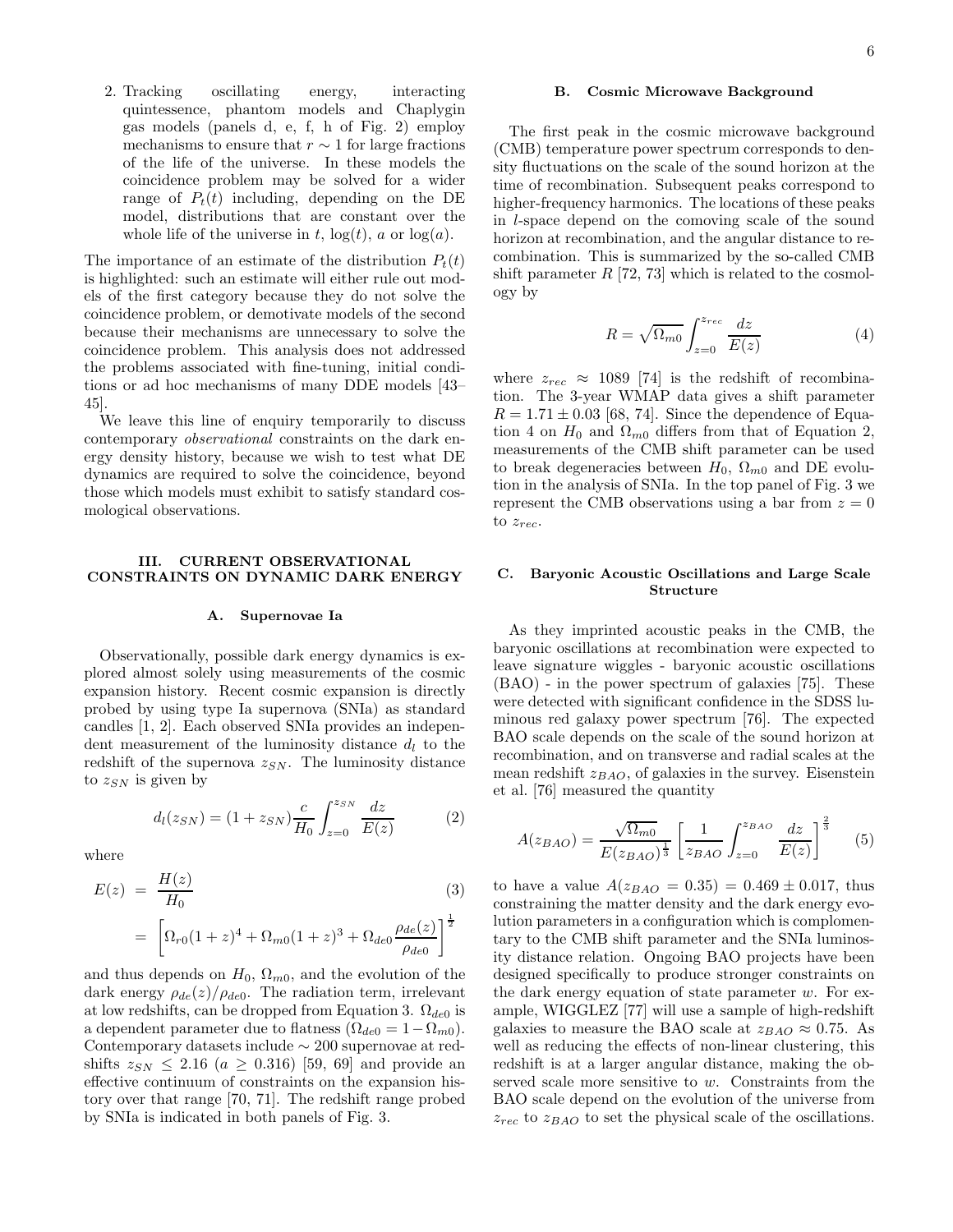

FIG. 3: The energy densities of radiation  $\rho_r$ , matter  $\rho_m$  and the cosmological constant  $\rho_{\Lambda}$  are shown as a function of scalefactor, by the dotted, dashed, and solid lines respectively. Cosmological probes of dark energy include SNIa, CMB, BAO, the LSS linear growth factor and constraints from BBN (see text). Each of these probes is sensitive to the effects of dark energy over different redshift intervals, as indicated. The light grey band envelopes  $w_0$ - $w_a$ -parameterized DDE models allowed at  $\langle 2\sigma$  by Davis et al. [68] (the contour in  $w_0 - w_a$  space is shown explicitly in Fig. 7). The dark grey band envelopes  $w_0$ -parameterized DDE models ( $w_a = 0$  assumed) allowed at  $\langle 2\sigma \rangle$  by Wood-Vasey et al. [59]. The constraint is  $w = -1.09 \pm 0.16$  at  $2\sigma$ .

They also depend on the evolution of the universe from  $z_{BAO}$  to  $z = 0$ , since the observed angular extent of the oscillations depends on this evolution. The bar representing BAO scale observations in the top panel of Fig. 3 indicates both these regimes.

The amplitude of the BAOs - the amplitude of the large scale structure (LSS) power spectrum - is determined by the amplitude of the power spectrum at recombination, and how much those fluctuations have grown (the

transfer function) between  $z_{rec}$  and  $z_{BAO}$ . By comparing the recombination power spectrum (from CMB) with the galaxy power spectrum, the LSS linear growth factor can be measured and used to constrain the expansion history of the universe (independently of the BAO scale) over this redshift range. In practice, biases hinder precise normalization of the galaxy power spectrum, weakening this technique. The range over which this technique probes the DE is indicated in Fig. 3.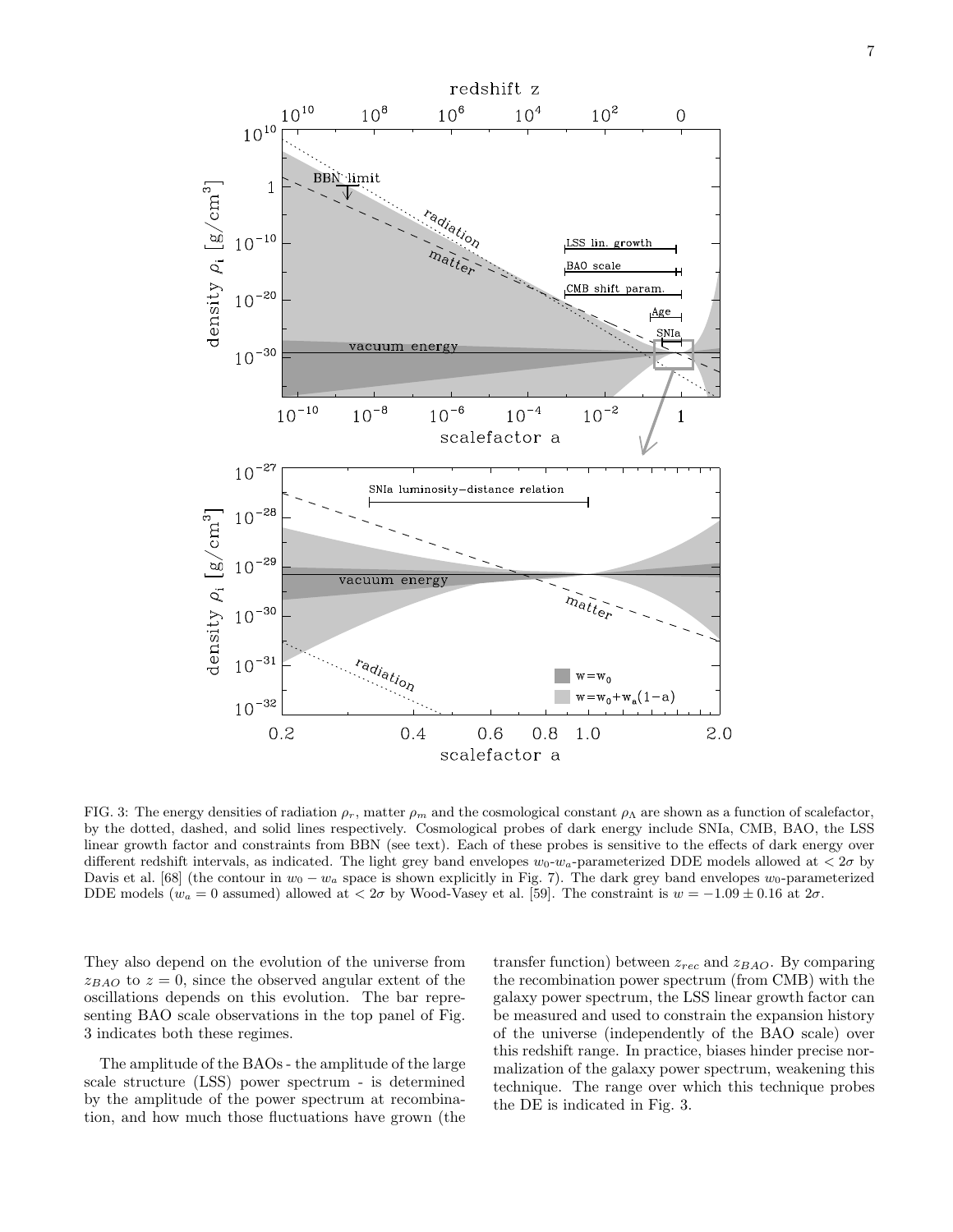### D. Ages

Cosmological parameters from SN1a, CMB, LSS, BAO and other probes allow us to calculate the current age of the universe to be  $13.8 \pm 0.1$  [6] assuming  $\Lambda$ CDM. Uncertainties on the age calculated in this way grow dramatically if we drop the assumption that the DE is vacuum energy  $(w = -1)$ .

An independent lower limit on the current age of the universe is found by estimating the ages of the oldest known globular clusters [78]. These observations rule out models which predict the universe to be younger than  $12.7 \pm 0.7$  Gyrs  $(2\sigma \text{ confidence})$ :

$$
t_0 = H_0^{-1} \int_{z=0}^{\infty} \frac{dz}{(1+z)E(z)}
$$
(6)  
  $\geq 12.7 \pm 0.7$  Gyrs.

Other objects can also be used to set this age limit Lineweaver [79], but generally less successfully due to uncertainties in dating techniques.

Assuming ΛCDM, an age of 12.7 Gyrs corresponds to a redshift of  $z \approx 5.5$ . Contemporary age measurements are sensitive to the dark energy content from  $z \approx 5.5$  to  $z =$ 0. In the top panel of Fig. 3 we show this redshift interval. The evolution and energy content of the universe before 12.7 Gyrs ago is not probed by these age constraints.

### E. Nucleosynthesis

In addition to the constraints on the expansion history (SN1a, CMB, BAO and  $t_0$ ) we know that  $\rho_{de}/\rho_{tot}$  <  $0.045$  (at  $2\sigma$  confidence) during Big Bang Nucleosynthesis (BBN) [80]. Larger dark energy densities imply a higher expansion rate at that epoch  $(z \sim 6 \times 10^8)$  which would result in a lower neutron to proton ratio, conflicting with the measured helium abundance,  $Y_{\text{He}}$ .

#### F. Dark Energy Parameterization

Because of the variety of proposed dark energy models, it has become usual to summarize observations by constraining a parameterized time-varying equation of state. Dark energy models are then confronted with observations in this parameter space. The unique zeroth order parameterization of w is  $w = w_0$  (a constant), with  $w = -1$  characterizing the cosmological constant model. The observational data can be used to constrain the first derivative of w. This additional dimension in the DE parameter space may be useful in distinguishing models which have the same  $w_0$ . From an observational standpoint, the obvious choice of 1st order parameterization is  $w(z) = w_0 + \frac{dw}{dz}z$  [81]. This is rarely used today since currently considered DDE models are poorly portrayed by this functional form. The most popular parameterization is  $w(a) = w_0 + w_a(1 - a)$  [82, 83], which does not diverge at high redshift.

Linder and Huterer [84] have argued that the extension of this approach to second order, e.g.  $w(a) =$  $w_0 + w_a(1-a) + w_{aa}(1-a)^2$ , is not motivated by current DDE models. Moreover, they have shown that next generation observations are unlikely to be able to distinguish the quadratic from a linear expansion of  $w$ . Riess et al. [69] have illustrated this recently using new SN1a.

An alternative technique for exploring the history of dark energy is to constrain  $w(z)$  or  $\rho_{de}(z)$  in independent redshift bins. This technique makes fewer assumptions about the specific shape of  $w(z)$ . In the absence of any strongly motivated parameterization of  $w(z)$  this bin-wise method serves as a good reminder of how little we actually know from observation. Using luminosity distance measurements from SNIa, DE evolution has been constrained in this way in  $\Delta z \sim 0.5$  bins out to redshift  $z_{SN} \sim 2$  [69, 85, 86]. In the future, BAO measurements at various redshifts may contribute to these constraints, however  $z_{BAO}$  will probably never be larger than  $z_{SN}$ . Moreover, because the recombination redshift  $z_{rec} \approx 1089$  is fixed, only the cumulative effect (from  $z = z_{rec}$  to  $z = 0$ ) of the DE can be measured with the CMB and LSS linear growth factor. With only this single data point above  $z_{SN}$ , the bin-wise technique effectively degenerates to a parameterized analysis at  $z > z_{SN}$ .

### G. Summary of Current DDE Constraints

If one assumes the popular  $w_0 - w_a$  parameterization until last scattering, then all cosmological probes can be combined to constrain  $w_0$  and  $w_a$ . In a recent analysis of SN1a, CMB and BAO observations, Davis et al. [68] found  $w_0 = -1.0 \pm 0.4$  and  $w_a = -0.4 \pm 1.8$  at  $2\sigma$  confidence (the contour is shown in Fig. 7). Using the same observations, Wood-Vasey et al. [59] assumed  $w_a = 0$  and found  $w = w_0 = -1.09 \pm 0.16$  (2 $\sigma$ ).

The evolution of  $\rho_{de}$  is related to w by covariant energy conservation [87]

$$
\frac{\delta \rho_{de}}{\rho_{de}} = -3 \left( w(a) + 1 \right) \frac{\delta a}{a}.
$$
 (7)

The dark energy density corresponding to the  $w_0 - w_a$ parameterization of  $w$  is thus given by

$$
\rho_{de}(z) = \rho_{de0} e^{3w_a(a-1)} a^{-3(1+w_0+w_a)}.
$$
 (8)

The cosmic energy density history is illustrated in Fig. 3. Radiation and matter densities steadily decline as the dotted and dashed lines. With the DE equation of state parameterized as  $w(a) = w_0 + w_a(1 - a)$ , its density history is constrained to the light-grey area [68]. If the evolution of w is negligible, i.e. we condition on  $w_a \approx 0$ , then  $w(a) \approx w_0$  and the DE density history lies within the dark-grey band [59]. If the dark energy is pure vacuum energy (or Einstein's cosmological constant) then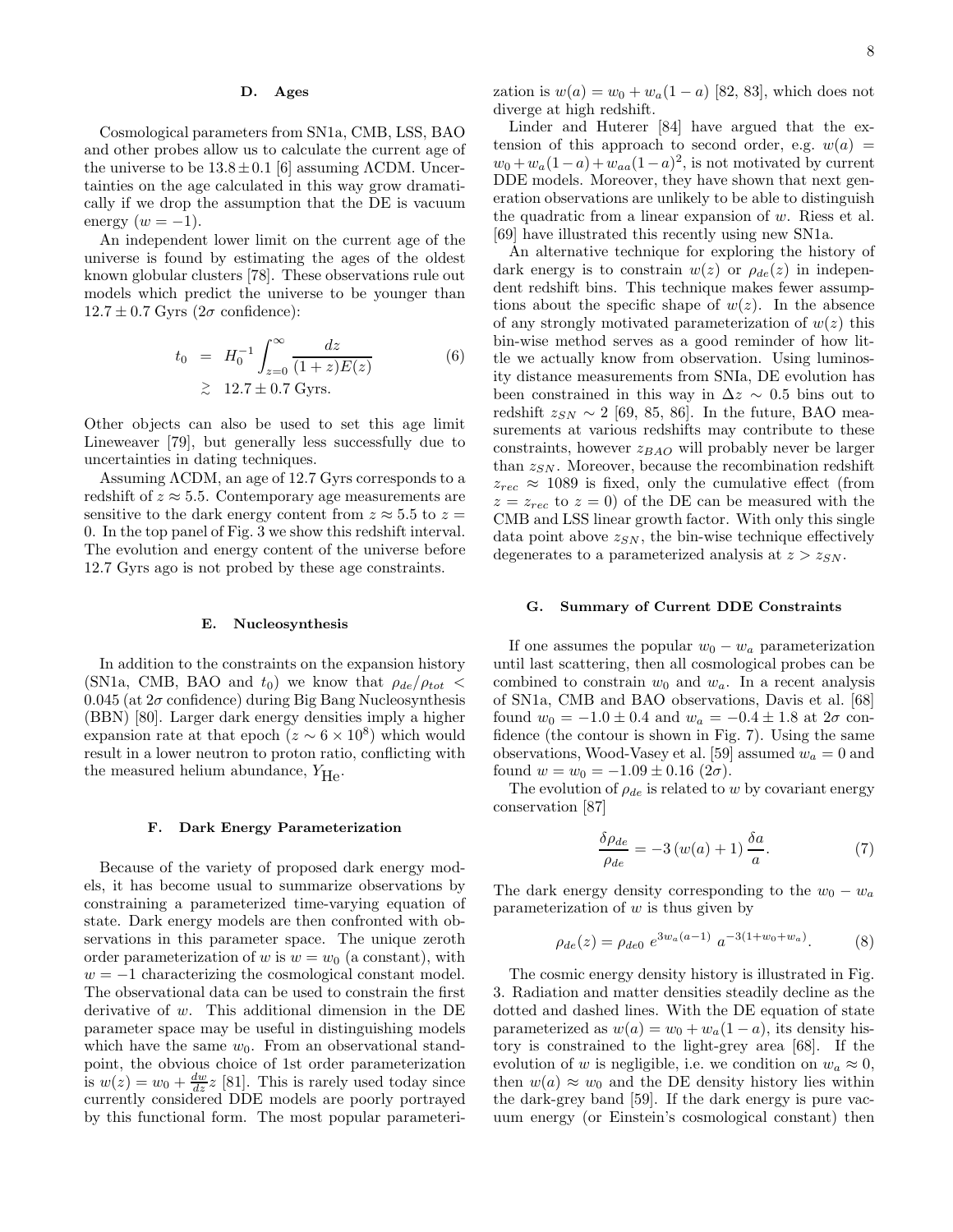$w = -1$  and its density history is given by the horizontal solid black line.

# IV. THE TEMPORAL DISTRIBUTION OF OBSERVERS

The energy densities  $\rho_r$ ,  $\rho_m$  and  $\rho_{de}$ , and the proximity parameter  $r$  we imagine we might have observed, depend on the distribution  $P_t(t)$  from which we imagine our time of observation  $t_{obs}$  has been drawn. What we can expect to observe must be restricted by the conditions necessary for our presence as observers [88]. Thus, for example, it is meaningless to suppose we might have lived during inflation, or during radiation domination, or before the first atoms [89].

We can, however, suppose that we are randomly selected cosmology-discovering observers, and we can expect our observations of  $\rho_m$  and  $\rho_{de}$  to be typical of observations made by such observers. This is Vilenkin's principle of mediocrity [90]. Accordingly, the distribution  $P_t(t)$  for the time of observation  $t_{obs}$  is proportional to the temporal distribution of cosmology-discovering observers (referred to henceforth as simply "observers"). Thus to solve the coincidence problem one must show that the proximity parameter we measure,  $r_0$ , is typical of those measured by other observers.

The most abundant elements in the cosmos are hydrogen, helium, oxygen and carbon [91]. In the past decade > 200 extra solar planets have been observed via doppler, transit or microlensing methods. Extrapolation of current patterns in planet mass and orbital period are consistent with the idea that planetary systems like our own are common in the universe [92]. All this does not necessarily imply that observers are common, but it does support the idea that terrestrial-planet-bound carbon-based observers, even if rare, may be the most common observers. In the following estimation of  $P_t(t)$  we consider only observers bound to terrestrial planets.

### A. First the Planets...

Lineweaver [93] estimated the terrestrial planet formation rate (PFR) by making a compilation of measurements of the cosmic star formation rate (SFR) and suppressing a fraction of the early stars  $f(t)$  to correct for the fact that the metallicity was too low for those early stars to host terrestrial planetary systems,

$$
PFR(t) = const \times SFR(t) \times f(t). \tag{9}
$$

In Fig. 4 we plot the PFR reported by Lineweaver [93] as a function of redshift,  $z = \frac{1}{a} - 1$ . As illustrated in the figure, there is large uncertainty in the normalization of the formation history. Our analysis will not depend on the normalization of this function so this uncertainty will not propagate into our analysis. There are also uncertainties in the location of the turnover at high redshift, and in the slope of the formation history at low redshift - both of these will affect our results.



FIG. 4: The terrestrial planet formation rate as estimated by Lineweaver [93]. It is based on a compilation of SFR measurements and has been corrected for the low metallicity of the early universe, which prevents the terrestrial planet formation rate from rising as quickly as the stellar formation rate at  $z \stackrel{\scriptstyle >}{\scriptstyle \sim} 4$ .

The conversion from redshift to time depends on the particular cosmology, through the Friedmann equation,

$$
\left(\frac{da}{dt}\right)^2 = H(a)^2 a^2 \qquad (10)
$$

$$
= H_0^2 \left[\Omega_{r0} a^{-2} + \Omega_{m0} a^{-1} + \Omega_{de0} \exp[3w_a(a-1)] a^{-3w_0 - 3w_a - 1}\right].
$$

In Fig. 5 we plot the PFR from Fig. 4 as a function of time assuming the best fit parameterized DDE cosmology.

#### B. ... then First Observers

After a star has formed, some non-trivial amount of time  $\Delta t_{obs}$  will pass before observers, if they arise at all, arise on an orbiting rocky planet. This time allows planets to form and cool and, possibly, biogenesis and the emergence observers.  $\Delta t_{obs}$  is constrained to be shorter than the life of the host star. If we consider that our  $\Delta t_{obs}$ has been drawn from a probability distribution  $P_{\Delta t_{obs}}(t)$ . The observer formation rate (OFR) would then be given by the convolution

$$
OFR(t) = const \times \int_0^\infty PFR(\tau) P_{\Delta t_{obs}}(t - \tau) d\tau.
$$
 (11)

In practice we know very little about  $P_{\Delta t_{obs}}(t)$ . It must be very nearly zero below about  $\Delta t_{obs} \sim 0.5$  Gyrs - this is the amount of time it takes for terrestrial planets to cool and the bombardment rate to slow down. Also, it must be near zero above the lifetime of a small  $(0.1M_{\odot})$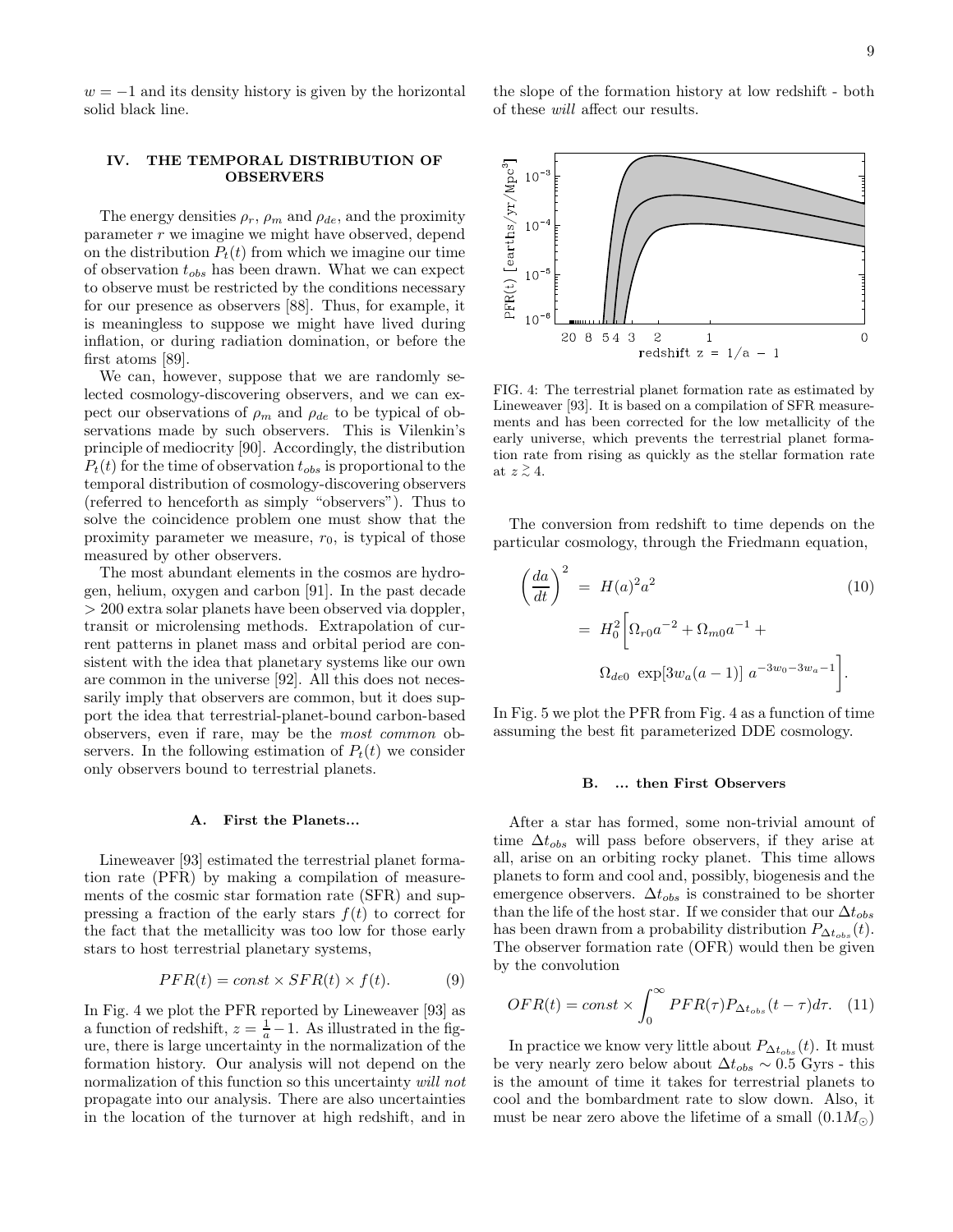

FIG. 5: The terrestrial planet formation from Fig. 4 is shown here as a function of time. The transformation from redshift to time is cosmology dependent. To create this figure we have used best-fit values for the DDE parameters,  $w_0 = -1.0$ and  $w_a = -0.4$  [68]. The y-axis is linear (c.f. the logarithmic axis in Fig. 4) and the family of curves have been renormalized to highlight the sources of uncertainty important for this analysis: uncertainty in the width of the function, and in the location of its peak. The observer formation rate (OFR) is calculated by shifting the planet formation rate by some amount  $\Delta t_{obs}$  (= 4 Gyrs) to allow the planet to cool, and the possible emergence of observers. These distributions are closed by extrapolating exponentially in t.

star (above  $\sim$  500 Gyrs). If we assume that our  $\Delta t_{obs}$ is typical, then  $P_{\Delta t_{obs}}(t)$  has significant weight around  $\Delta t_{obs} = 4$  Gyrs - the amount of time it has taken for us to evolve here on Earth.

A fiducial choice, where all observers emerge 4 Gyrs after the formation of their host planet, is  $P_{\Delta t_{obs}}(t) =$  $\delta(t-4 \text{ Gyrs})$ . This choice results in an OFR whose shape is the same as the PFR, but is shifted 4 Gyrs into the future,

$$
OFR(t) = const \times PFR(t - 4 \text{ Gyrs}) \tag{12}
$$

(see the lower panel of Fig. 5). Even for non-standard  $w_0$  and  $w_a$  values, this fiducial OFR aligns closely with the  $r(t)$  peak and the effect of a wider  $P_{\Delta t_{obs}}$  is generally to increase the severity of the coincidence problem by spreading observers outside the  $r(t)$  peak. Hence using our fiducial  $P_{\Delta t_{obs}}$  (which is the narrowest possibility) will lead to conclusions which are conservative in that they underestimate the severity of the cosmic coincidence. If another choice for  $P_{\Delta t_{obs}}$  could be justified, the cosmic coincidence would be more severe than estimated here. We will discuss this choice in Section VI.

The OFR is then extrapolated into the future using a

decaying exponential with respect to  $t$  (the dashed segment in the lower panel of Fig. 5). The observed SFH is consistent with a decaying exponential. We have tested other choices (linear & polynomial decay) and our results do not depend strongly on the shape of the extrapolating function used.

The temporal distribution of observers  $P_t(t)$  is proportional to the observer formation rate,

$$
P_t(t) = const \times OFR(t). \tag{13}
$$

This observer distribution is similar to the one used by Garriga et al. [18] to treat the coincidence problem in a multiverse scenario. By comparison, our  $OFR(t)$  distribution starts later because we have considered the time required for the build up of metallicity, and because we have included an evolution stage of 4 Gyrs. Our distribution also decays more quickly than theirs does. Some of our cosmologies suffer big-rip singularities in the future. In these cases we truncate  $P_t(t)$  at the big-rip.

## V. ANALYSIS AND RESULTS: DOES FITTING CONTEMPORARY CONSTRAINTS NECESSARILY SOLVE THE COSMIC COINCIDENCE?

For a given model the proximity parameter observed by a typical observer is described by a probability distribution  $P_r(r)$  calculated as

$$
P_r(r) = \sum \frac{dt}{dr} P_t(t(r)).
$$
\n(14)

The summation is over contributions from all solutions of  $t(r)$  (typically, any given value of r occurs at multiple times during the lifetime of the Universe). In Fig. 6 we plot  $P_r(r)$  for the  $w_0 = -1.0$ ,  $w_a = -0.4$  cosmology. In this case, observers are distributed over a wide range of r values, with 71% seeing  $r > r_0$ , and 29% seeing  $r < r_0$ .

We define the severity  $S$  of the cosmic coincidence problem as the probability that a randomly selected observer measures a proximity parameter  $r$  lower than we do:

$$
S = P(r < r_0) = 1 - P(r > r_0) = \int_{r=0}^{r_0} P_r(r) dr.
$$
 (15)

For the  $w_0 = -1.0$ ,  $w_a = -0.4$  cosmology of Figs. 5 and 6, the severity is  $S = 0.29 \pm 0.09$ . This model does not suffer a coincidence problem since 29% of observers would see  $r$  lower than we do. If the severity of the cosmic coincidence would be near 0.95 (0.997) in a particular model, then that model would suffer a  $2\sigma$  ( $3\sigma$ ) coincidence problem and the value of r we observe really would be unexpectedly high.

We calculated the severities  $S$  for cosmologies spanning a large region of the  $w_0 - w_a$  plane and show our results in Fig. 7 using contours of equal S. The severity of the coincidence problem is low (e.g.  $S \lesssim 0.7$ ) for most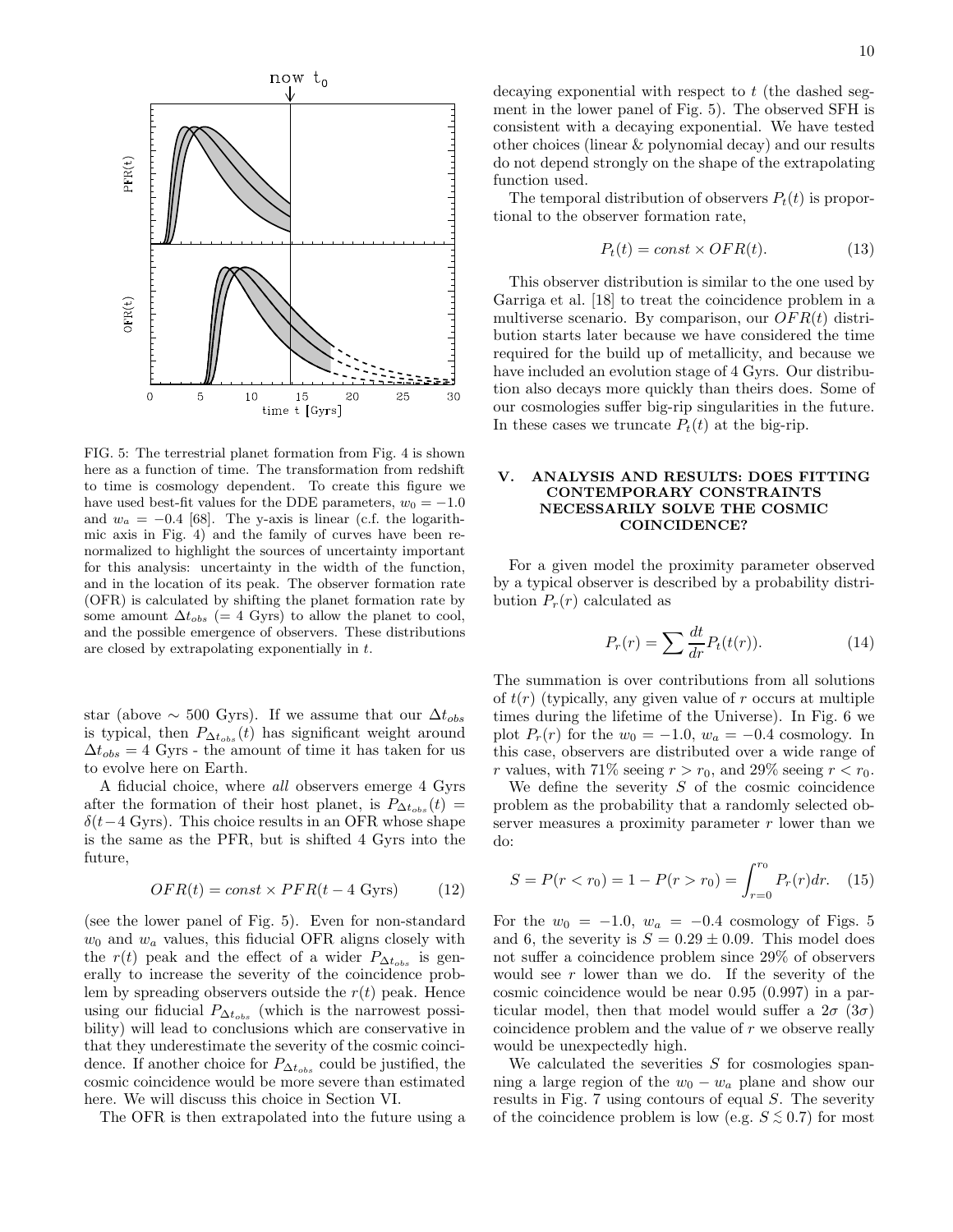

FIG. 6: The predicted distribution of observations of  $r$  is plotted for the parameterized DDE model which best-fits cosmological observations:  $w_0 = -1.0$  and  $w_a = -0.4$ . The proximity parameter we observe  $r_0 = \frac{\rho_{m0}}{\rho_{de0}} \approx 0.35$  is typical in this cosmology since only 29% of observers (vertical striped area) observe  $r < 0.35$ . The upper and lower limits on this value resulting from uncertainties in the SFR are 38% and 20% respectively. Thus the severity of the cosmic coincidence in this model is  $S = 0.29 \pm 0.09$ . This model does not suffer a coincidence problem.

combinations of  $w_0$  and  $w_a$  shown. There is a coincidence problem, where the severity is high  $(S \gtrsim 0.8)$ , in two regions of this parameter space. These are indicated in Fig. 7.

Some features in Fig. 7 are worth noting:

- Dominating the left of the plot, the severity of the coincidence increases towards the bottom left-hand corner. This is because as  $w_0$  and  $w_a$  become more negative, the r peak becomes narrower, and is observed by fewer observers.
- There is a strong vertical dipole of coincidence severity centered at  $(w_0 = 0, w_a = 0)$ . For  $(w_0 \approx$  $(0, w_a > 0)$  there is a large coincidence problem because in such models we would be currently witnessing the very closest approach between DE and matter, with  $\rho_{de} \gg \rho_m$  for all earlier and later times (see Fig. 8c). For  $(w_0 \approx 0, w_a < 0)$  there is an anticoincidence problem because in those models we would be currently witnessing the DDE's furthest excursion from the matter density, with  $\rho_{de}$  and  $\rho_m$ in closer proximity for all relevant earlier and later times, i.e., all times when  $P_t(t)$  is non-negligible.
- There is a discontinuity in the contours running along  $w_a = 0$  for phantom models  $(w_0 < -1)$ . The distribution  $P_t(t)$  is truncated by big-rip singularities in strongly phantom models (provided they remain phantom;  $w_a > 0$ ). This truncation of latetime observers means that early observers who witness large values of r represent a greater fraction of the total population.

To illustrate these features, Fig. 8 shows the density histories and observer distributions for four specific examples selected from the  $w_0 - w_a$  plane of Fig. 7.

We find that all observationally allowed combinations of  $w_0$  and  $w_a$  result in low severities  $(S < 0.4)$ , i.e., there are large ( $> 60\%$ ) probabilities of observing the matter and vacuum density to be at least as close to each other as we observe them to be.

### VI. DISCUSSION

It was not clear what DDE dynamics were required to solve the coincidence problem. Our analysis might have resulted in new constraints on the values of  $w_0$  and  $w_a$ , by simply demanding that we do not live during a special time in which  $r \sim 1$ . There are regions of  $w_0 - w_a$  parameter space that can be ruled out in this manner (see Fig. 7) however those points are already strongly excluded by observational constraints on  $w_0$  and  $w_a$ . Therefore, the cosmic coincidence problem can not be used as a tool to further constrain DDE since the problem is solved for all DDE models satisfying observational constraints on  $w_0$ and  $w_a$ .

The main result of our analysis is that any DDE model in agreement with current cosmological constraints has  $\rho_{de} \sim \rho_m$  for a significant fraction of observers.

Interacting quintessence models in which the proximity parameter asymptotes to a constant at late times [19, 23, 27, 30–32, 34, 36, 39–41, 57] have been proposed as a solution to the coincidence problem. More recently, del Campo et al. [29, 35] have argued for a broader class of interacting quintessence models that "soften" the coincidence problem by predicting a very slowly varying (though not constant) proximity parameter. Our analysis finds that r need not asymptote to a constant, nor evolve particularly slowly, partially undermining the motivations for these interacting quintessence models.

Caldwell et al. [61] and Scherrer [33] have proposed that the coincidence problem may be solved by phantom models in which there is a future big-rip singularity because such cosmologies spend a significant fraction of their lifetimes in  $r \sim 1$  states. In our work  $P_t(t)$  is terminated by big-rip singularities in ripping models. In nonripping models, however, the distribution is effectively terminated by the declining star formation rate. Therefore the big-rip gives phantom models only a marginal advantage over other models. This marginal advantage manifests as the discontinuity along  $w_a = 0$  on the left side of Fig. 7.

We could improve our analysis, in the sense of getting tighter coincidence constraints (larger severities), if we used a less conservative  $P_{\Delta t_{obs}}$ . We used the most conservative choice - a delta function - because the present understanding of the time it takes to evolve into observers is too poorly developed to motivate any other form of  $P_{\Delta t_{obs}}$ . Another possible improvement is the DE equation of state parameterization. We used the current stan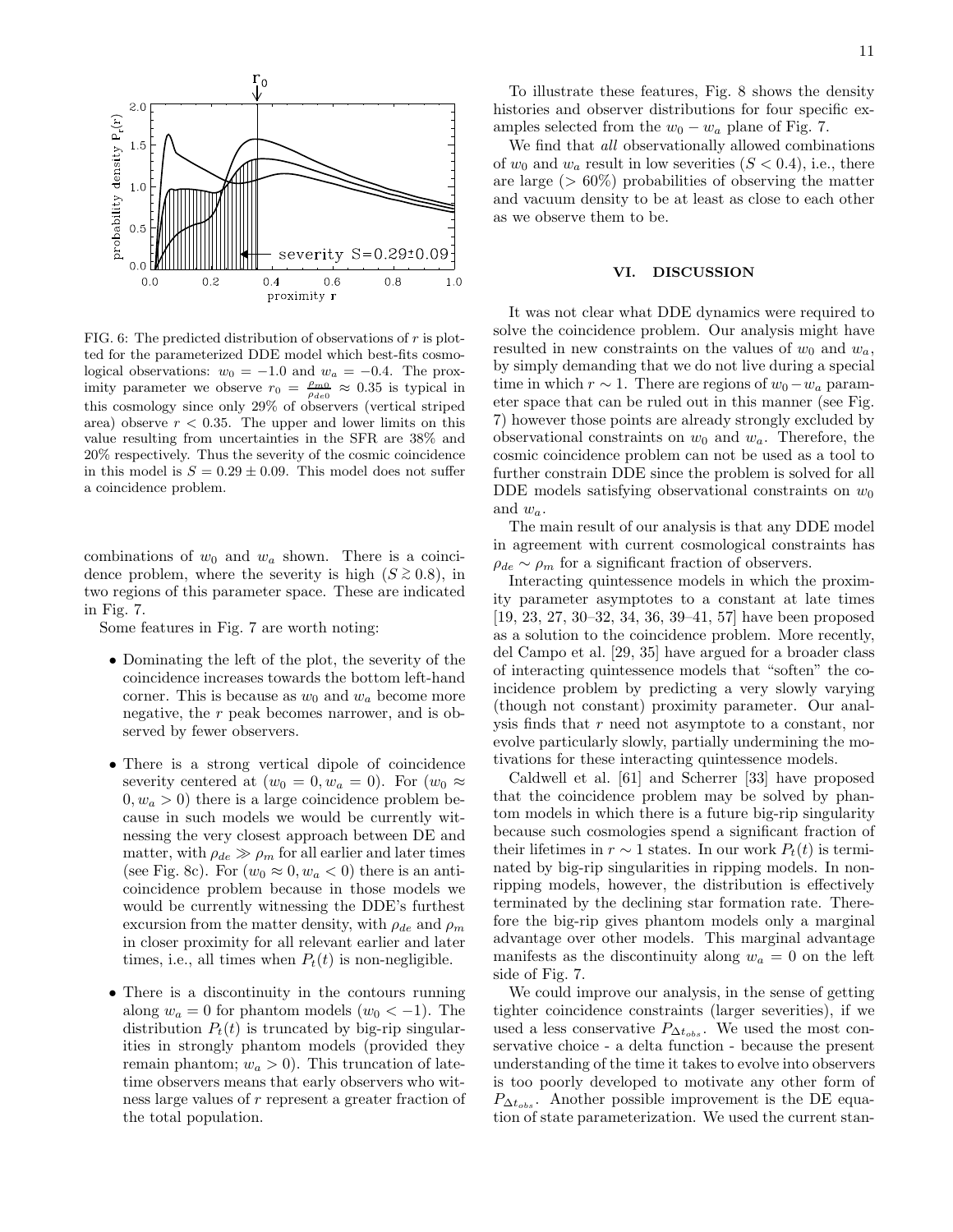dard,  $w = w_0 + w_a(1 - a)$ , which may not parameterize some models well for very small or very large values of a.

We conclude that DDE models need not be fitted with exact tracking or oscillatory behaviors specifically to solve the coincidence by generating long or repeated periods of  $\rho_{de} \sim \rho_m$ . Also, particular interactions guaranteeing  $\rho_{de} \sim \rho_m$  for long periods are not well motivated. Moreover phantom models have no significant advantage over other DDE models with respect to the coincidence problem discussed here.

# ACKNOWLEDGMENTS

CE acknowledges a UNSW School of Physics postgraduate fellowship. CE thanks the ANU's RSAA for its kind hospitality, where this research was carried out.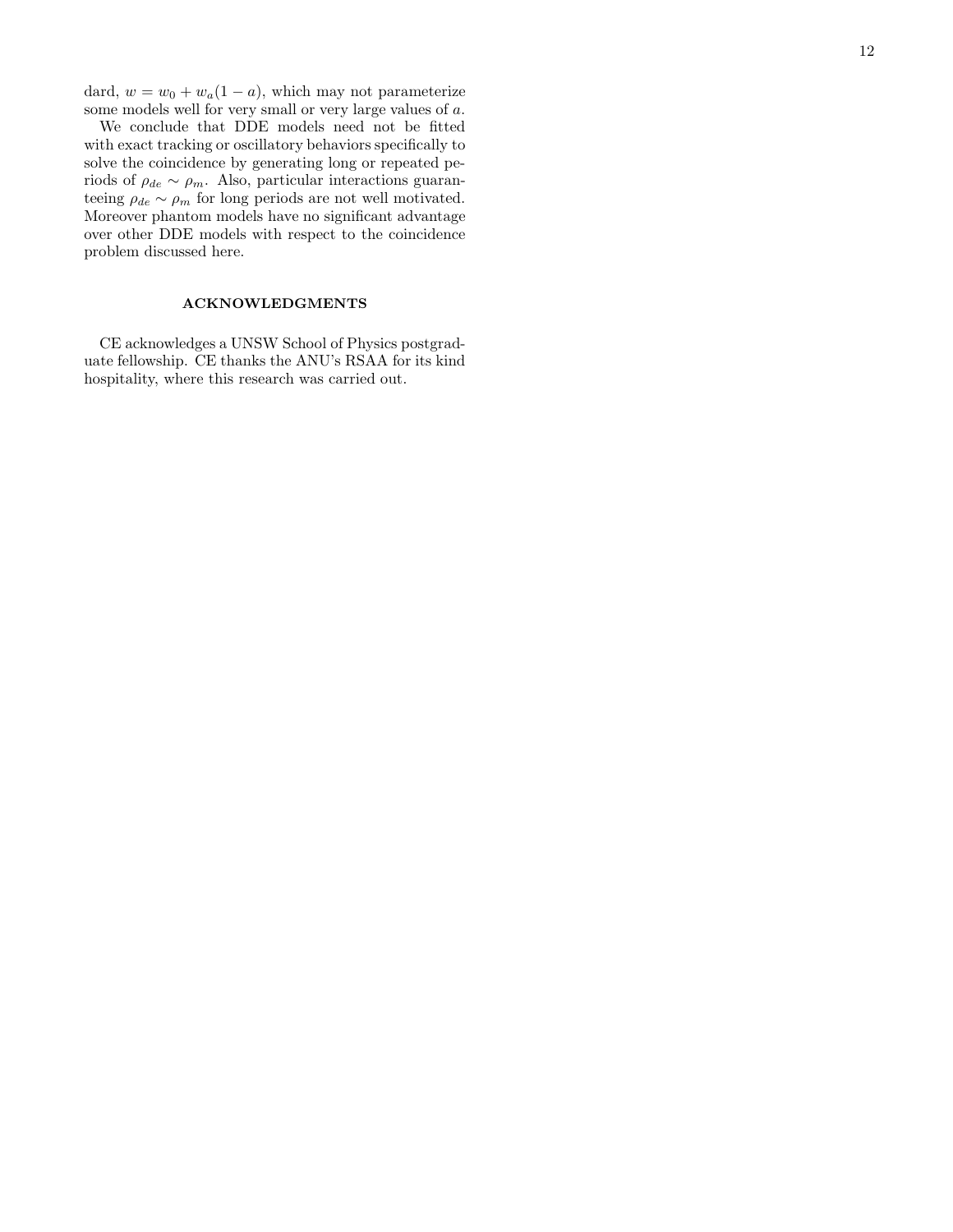

FIG. 7: Here we plot contours of equal severity S in  $w_0 - w_a$  parameter space. S is the fraction of observers who see  $r < r_0$ . If  $S$  is large, a large percentage of observers should see  $r$  lower than we do - those models suffer coincidence problems. The thick black contour represents the observational constraints on  $w_0$  and  $w_a$  from Davis et al. [68] (2 $\sigma$  confidence and marginalized over other uncertainties). In Lineweaver and Egan [12] we showed that the severity of the coincidence problem is low for ΛCDM (indicated by the "+"). Values of  $w_0$  and  $w_a$  that result in a mild coincidence problem (e.g.  $S \gtrsim 0.7$ ) are already strongly excluded by observations. This leads to our main result: none of the models in the observationally allowed regime suffer a cosmic coincidence problem when our estimate of the temporal distribution of observers  $P_{obs}(t)$  is used as a selection function.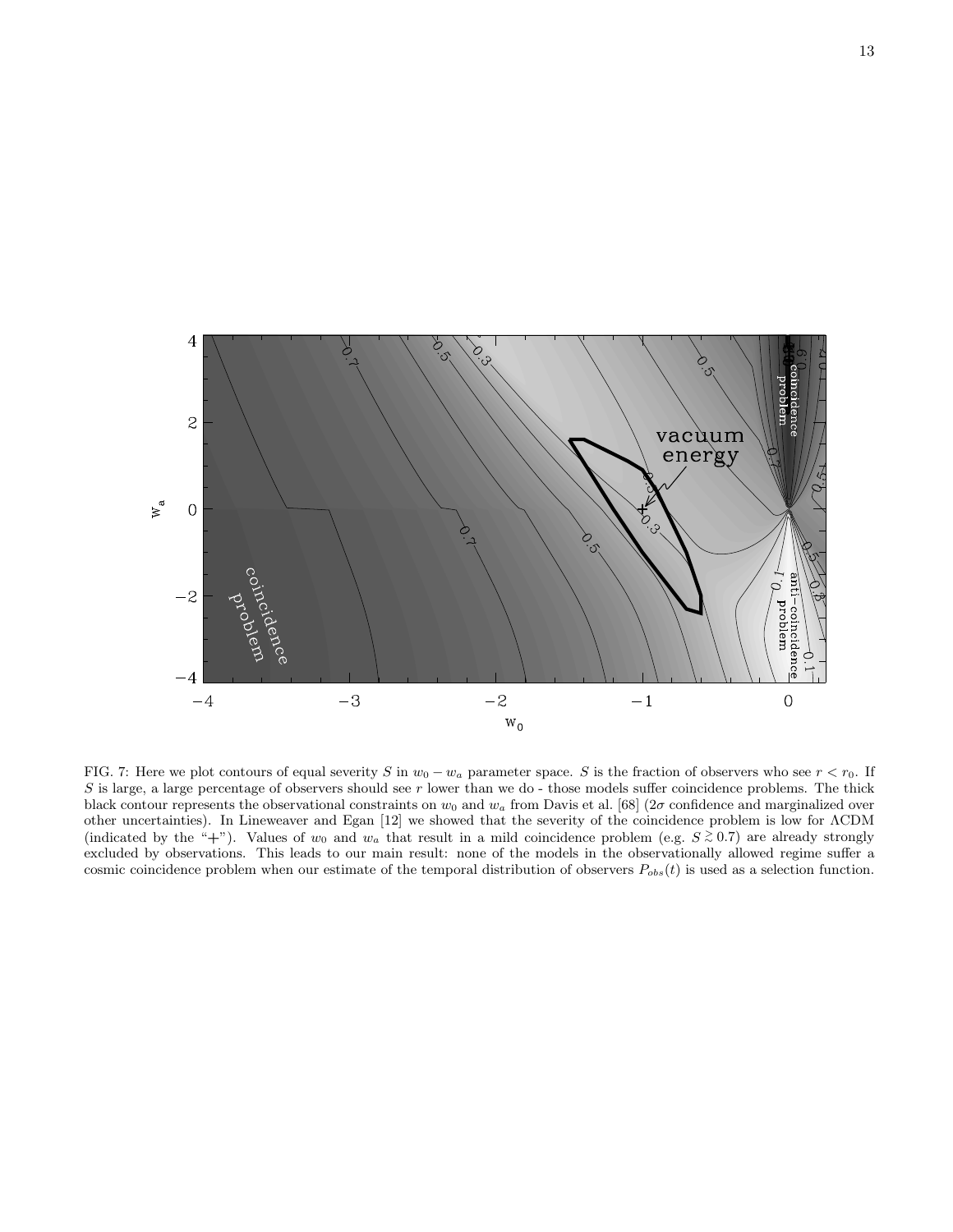

FIG. 8: History of the energy densities in radiation (dotted line), matter (dashed line) and dark energy (thick black line) for four parameterized DE models from Fig. 7. The proximity parameter  $r$  (thin black line) and the temporal distribution of observers  $P_t(t)$  (grey shade) are also given. **Panel a** shows a phantom model with a constant equation of state  $w = -3.5$ . In this model the phantom density increases quickly and the  $r(t)$  peak is narrow. As a result, a large fraction of observers live while the matter and dark energy densities are vastly different ( $r \approx 0$ ) and there is a mild coincidence problem ( $S \approx 0.8$ ). This might be used to rule-out the model shown in Panel a, except that it is already strongly excluded by direct cosmological observations (refer to Fig. 7). **Panel b** shows a phantom model which lies within the observationally allowed  $2\sigma$  region. There is no coincidence problem in this model ( $S \approx 0.4$ ). **Panel c** shows a model in which there is a coincidence problem ( $S \approx 0.95$ ). This models lies within the cluster of contours in the upper right-hand corner of Fig. 7. In this model the dark energy dominates the past and future energy budget. Again however, the coincidence problem can tell us nothing new, as this model is already strongly excluded by observations. Panel d shows a model in which there is an anti-coincidence problem. This models lies within the cluster of contours in the lower right-hand corner of Fig. 7. In this model the dark energy and matter densities are more similar (r is greater) in the recent past and near future (although  $r \to 0$  further into the past or future). According to the observer distribution  $P_t(t)$  most observers live near the current epoch, during  $r > 0.35$ , with just 7% living during  $r < 0.35$  $(S = 0.07)$  in this particular model. One might argue that this model can be ruled out because our value of r is anomalously small. However, this model too is already strongly excluded by observations.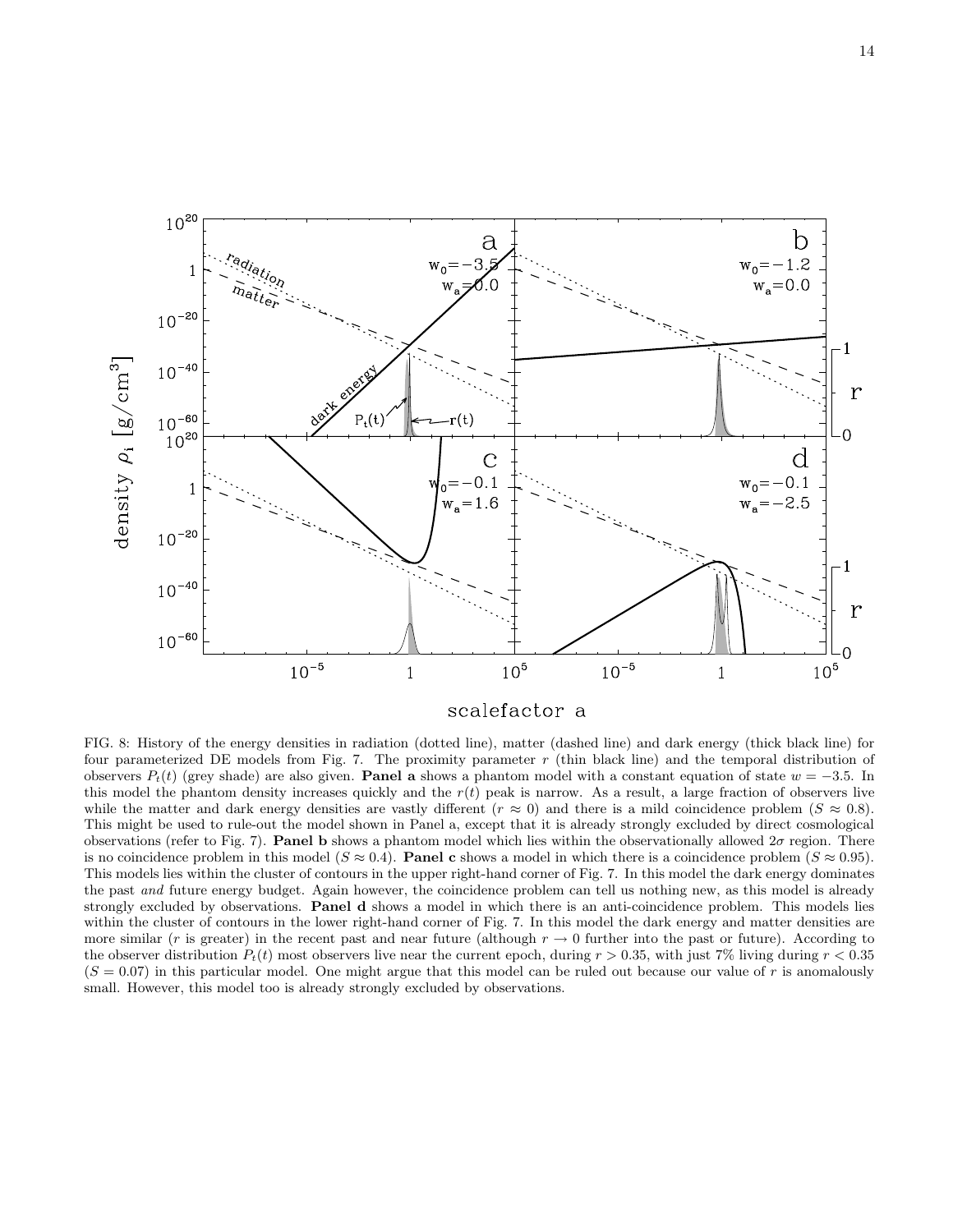# Appendix A: Numerical Values for Parameters of Models Illustrated in Fig. 2

TABLE I: Free parameters of the DDE models illustrated in Fig. 2. These values were chosen such that observational constraints are crudely satisfied. These are by no means the only combinations fitting observations. These values are intended for the purposes of illustration in Fig. 2. Units are Planck units.

| Model                                | Parameter Value |                        |
|--------------------------------------|-----------------|------------------------|
| power law tracker quintessence       | $\alpha$        | 2                      |
|                                      | $\overline{M}$  | $1.4 \times 10^{-124}$ |
| exponential tracker quintessence $M$ |                 | $1.3 \times 10^{-124}$ |
| tracking oscillating energy          | $\overline{M}$  | $1.8 \times 10^{-126}$ |
|                                      | $\lambda$       | 4                      |
|                                      | $\overline{A}$  | 0.99                   |
|                                      | $\nu$           | 2.7                    |
| interacting quintessence             | $\overline{A}$  | $1.4 \times 10^{-119}$ |
|                                      | B               | 9.7                    |
|                                      | C               | 16                     |
| Chaplygin gas                        | $\alpha$        | 1                      |
|                                      | A               | $2.8 \times 10^{-246}$ |

- [1] A. G. Riess, A. V. Filippenko, P. Challis, A. Clocchiatti, A. Diercks, P. M. Garnavich, R. L. Gilliland, C. J. Hogan, S. Jha, R. P. Kirshner, et al., AJ 116, 1009 (1998), arXiv:astro-ph/9805201.
- [2] S. Perlmutter, G. Aldering, G. Goldhaber, R. A. Knop, P. Nugent, P. G. Castro, S. Deustua, S. Fabbro, A. Goobar, D. E. Groom, et al., ApJ 517, 565 (1999), arXiv:astro-ph/9812133.
- [3] C. H. Lineweaver, ApJ 505, L69 (1998), arXiv:astroph/9805326.
- [4] Y. B. Zel'Dovich, Soviet Journal of Experimental and Theoretical Physics Letters 6, 316 (1967).
- [5] R. Durrer and R. Maartens, ArXiv e-prints 711 (2007), 0711.0077.
- [6] G. Hinshaw, Legacy Archive for Microwave Background Data Analaysis (LAMBDA), Online Archive: http://lambda.gsfc.nasa.gov/product/map/ current/params/lcdm wmap sdss.cfm (2006).
- [7] S. Weinberg, Reviews of Modern Physics 61, 1 (1989).
- [8] J. D. Cohn, Ap&SS 259, 213 (1998), arXiv:astroph/9807128.
- [9] S. Weinberg, ArXiv Astrophysics e-prints (2000), astroph/0005265.
- [10] S. M. Carroll, SNAP (SuperNova Acceleration Probe) Yellow Book astro-ph/0107571 (2001), astroph/0107571.
- [11] P. J. Steinhardt, Royal Society of London Philosophical Transactions Series A 361, 2497 (2003).
- [12] C. H. Lineweaver and C. A. Egan, ArXiv Astrophysics e-prints (2007), astro-ph/0703429.
- [13] S. Weinberg, Physical Review Letters 59, 2607 (1987).
- [14] S. Weinberg, Phys. Rev. D 61, 103505 (2000), astroph/0002387.
- [15] G. Efstathiou, MNRAS **274**, L73 (1995).
- [16] H. Martel, P. R. Shapiro, and S. Weinberg, ApJ 492, 29 (1998), astro-ph/9701099.
- [17] L. Pogosian and A. Vilenkin, Journal of Cosmology and Astro-Particle Physics 1, 25 (2007), astro-ph/0611573.
- [18] J. Garriga, M. Livio, and A. Vilenkin, Phys. Rev. D 61, 023503 (1999), astro-ph/9906210.
- [19] L. Amendola, Phys. Rev. D 62, 043511 (2000), arXiv:astro-ph/9908023.
- [20] S. Dodelson, M. Kaplinghat, and E. Stewart, Physical Review Letters 85, 5276 (2000), astro-ph/0002360.
- [21] V. Sahni and L. Wang, Phys. Rev. D 62, 103517 (2000), arXiv:astro-ph/9910097.
- [22] L. P. Chimento, A. S. Jakubi, and D. Pavón, Phys. Rev. D 62, 063508 (2000), arXiv:astroph/0005070.
- [23] W. Zimdahl, D. Pavón, and L. P. Chimento, Physics Letters B 521, 133 (2001), arXiv:astro-ph/0105479.
- [24] V. Sahni, Classical and Quantum Gravity 19, 3435 (2002), arXiv:astro-ph/0202076.
- [25] L. P. Chimento, A. S. Jakubi, and D. Pavón, Phys. Rev. D 67, 087302 (2003), arXiv:astroph/0303160.
- [26] M. Ahmed, S. Dodelson, P. B. Greene, and R. Sorkin, Phys. Rev. D 69, 103523 (2004), astro-ph/0209274.
- [27] U. França and R. Rosenfeld, Phys. Rev. D  $69$ , 063517 (2004), arXiv:astro-ph/0308149.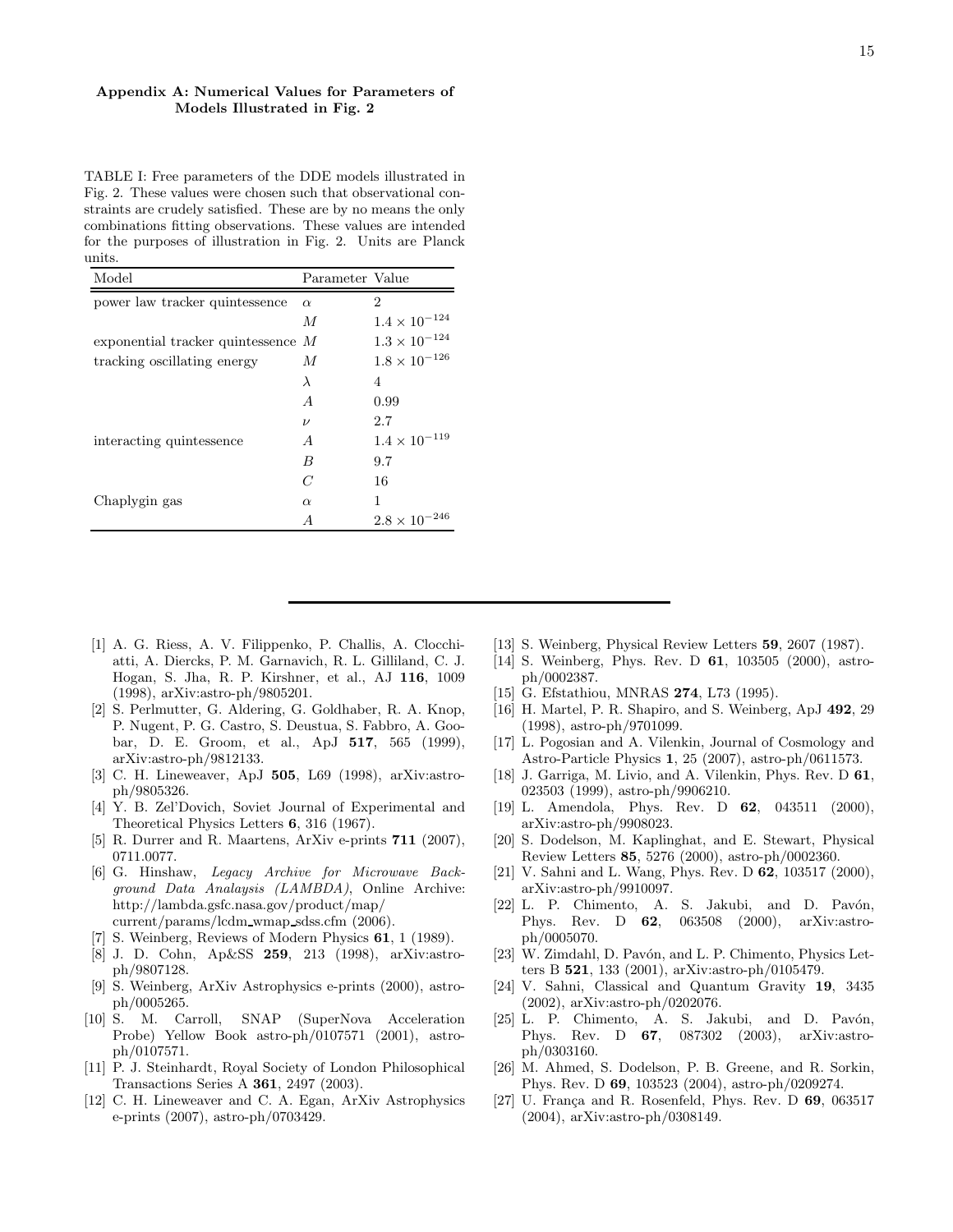- [28] M. R. Mbonye, Modern Physics Letters A 19, 117 (2004), arXiv:astro-ph/0212280.
- [29] S. del Campo, R. Herrera, and D. Pavón, Phys. Rev. D 71, 123529 (2005), arXiv:astro-ph/0506482.
- [30] Z.-K. Guo and Y.-Z. Zhang, Phys. Rev. D 71, 023501 (2005), astro-ph/0411524.
- [31] G. Olivares, F. Atrio-Barandela, and D. Pavón, Phys. Rev. D 71, 063523 (2005), arXiv:astroph/0503242.
- [32] D. Pavón and W. Zimdahl, Physics Letters B 628, 206 (2005), arXiv:gr-qc/0505020.
- [33] R. J. Scherrer, Phys. Rev. D **71**, 063519 (2005), arXiv:astro-ph/0410508.
- [34] X. Zhang, Modern Physics Letters A 20, 2575 (2005), arXiv:astro-ph/0503072.
- [35] S. del Campo, R. Herrera, G. Olivares, and D. Pavón, Phys. Rev. D 74, 023501 (2006), arXiv:astroph/0606520.
- [36] U. França, Physics Letters B  $641$ , 351 (2006), arXiv:astro-ph/0509177.
- [37] B. Feng, M. Li, Y.-S. Piao, and X. Zhang, Physics Letters B 634, 101 (2006), astro-ph/0407432.
- [38] S. Nojiri and S. D. Odintsov, Physics Letters B 637, 139 (2006), arXiv:hep-th/0603062.
- [39] L. Amendola, M. Quartin, S. Tsujikawa, and I. Waga, Phys. Rev. D 74, 023525 (2006), arXiv:astroph/0605488.
- [40] L. Amendola, G. C. Campos, and R. Rosenfeld, Phys. Rev. D 75, 083506 (2007), arXiv:astroph/0610806.
- [41] G. Olivares, F. Atrio-Barandela, and D. Pavon, ArXiv e-prints 706 (2007), 0706.3860.
- [42] G. Sassi and S. A. Bonometto, New Astronomy 12, 353 (2007), arXiv:astro-ph/0609568.
- [43] A. Hebecker and C. Wetterich, Physics Letters B 497, 281 (2001), arXiv:hep-ph/0008205.
- [44] S. Bludman, Phys. Rev. D **69**, 122002 (2004), astroph/0403526.
- [45] E. V. Linder, Phys. Rev. D **73**, 063010 (2006), arXiv:astro-ph/0601052.
- [46] E. J. Copeland, M. Sami, and S. Tsujikawa, ArXiv High Energy Physics - Theory e-prints (2006), hepth/0603057.
- [47] M. Szydłowski, A. Kurek, and A. Krawiec, Physics Letters B 642, 171 (2006), arXiv:astro-ph/0604327.
- [48] M. Özer and M. O. Taha, Nuclear Physics B  $287$ , 776 (1987).
- [49] B. Ratra and P. J. E. Peebles, Phys. Rev. D 37, 3406 (1988).
- [50] P. G. Ferreira and M. Joyce, Phys. Rev. D 58, 023503 (1998), astro-ph/9711102.
- [51] R. R. Caldwell, R. Dave, and P. J. Steinhardt, Physical Review Letters 80, 1582 (1998), astro-ph/9708069.
- [52] P. J. Steinhardt, L. Wang, and I. Zlatev, Phys. Rev. D 59, 123504 (1999), astro-ph/9812313.
- [53] I. Zlatev, L. Wang, and P. J. Steinhardt, Physical Review Letters 82, 896 (1999), astro-ph/9807002.
- [54] N. Dalal, K. Abazajian, E. Jenkins, and A. V. Manohar, Physical Review Letters 87, 141302 (2001), astroph/0105317.
- [55] G. Yang and A. Wang, General Relativity and Gravitation 37, 2201 (2005), arXiv:astro-ph/0510006.
- [56] L. Amendola, MNRAS 312, 521 (2000), arXiv:astro-

ph/9906073.

- [57] L. Amendola and C. Quercellini, Phys. Rev. D 68, 023514 (2003), arXiv:astro-ph/0303228.
- [58] A. G. Riess, L.-G. Strolger, J. Tonry, S. Casertano, H. C. Ferguson, B. Mobasher, P. Challis, A. V. Filippenko, S. Jha, W. Li, et al., ApJ 607, 665 (2004), arXiv:astroph/0402512.
- [59] W. M. Wood-Vasey, G. Miknaitis, C. W. Stubbs, S. Jha, A. G. Riess, P. M. Garnavich, R. P. Kirshner, C. Aguilera, A. C. Becker, J. W. Blackman, et al., ArXiv Astrophysics e-prints (2007), astro-ph/0701041.
- [60] R. R. Caldwell, Physics Letters B 545, 23 (2002), arXiv:astro-ph/9908168.
- [61] R. R. Caldwell, M. Kamionkowski, and N. N. Weinberg, Physical Review Letters 91, 071301 (2003), arXiv:astroph/0302506.
- [62] T. Chiba, T. Okabe, and M. Yamaguchi, Phys. Rev. D 62, 023511 (2000), arXiv:astro-ph/9912463.
- [63] C. Armendariz-Picon, V. Mukhanov, and P. J. Steinhardt, Physical Review Letters 85, 4438 (2000), astroph/0004134.
- [64] C. Armendariz-Picon, V. Mukhanov, and P. J. Steinhardt, Phys. Rev. D **63**, 103510 (2001), arXiv:astroph/0006373.
- [65] M. Malquarti, E. J. Copeland, and A. R. Liddle, Phys. Rev. D 68, 023512 (2003), arXiv:astroph/0304277.
- [66] M. C. Bento, O. Bertolami, and A. A. Sen, Phys. Rev. D 66, 043507 (2002), arXiv:gr-qc/0202064.
- [67] A. Kamenshchik, U. Moschella, and V. Pasquier, Physics Letters B 511, 265 (2001), gr-qc/0103004.
- [68] T. M. Davis, E. Mortsell, J. Sollerman, A. C. Becker, S. Blondin, P. Challis, A. Clocchiatti, A. V. Filippenko, R. J. Foley, P. M. Garnavich, et al., ArXiv Astrophysics e-prints (2007), astro-ph/0701510.
- [69] A. G. Riess, L.-G. Strolger, S. Casertano, H. C. Ferguson, B. Mobasher, B. Gold, P. J. Challis, A. V. Filippenko, S. Jha, W. Li, et al., ApJ 659, 98 (2007), arXiv:astroph/0611572.
- [70] Y. Wang and M. Tegmark, Phys. Rev. D 71, 103513 (2005), arXiv:astro-ph/0501351.
- [71] Y. Wang and P. Mukherjee, ApJ 650, 1 (2006), arXiv:astro-ph/0604051.
- [72] G. Efstathiou and J. R. Bond, MNRAS **304**, 75 (1999), arXiv:astro-ph/9807103.
- [73] O. Elgarøy and T. Multamäki, A&A 471, 65 (2007), arXiv:astro-ph/0702343.
- [74] D. N. Spergel, R. Bean, O. Dore', M. R. Nolta, C. L. Bennett, G. Hinshaw, N. Jarosik, E. Komatsu, L. Page, H. V. Peiris, et al., astro-ph/0603449 http://lambda.gsfc.nasa.gov/product/map/dr2/params/lcdmall.cfm (2006), astro-ph/0603449.
- [75] D. J. Eisenstein and W. Hu, ApJ 496, 605 (1998), arXiv:astro-ph/9709112.
- [76] D. J. Eisenstein, I. Zehavi, D. W. Hogg, R. Scoccimarro, M. R. Blanton, R. C. Nichol, R. Scranton, H.-J. Seo, M. Tegmark, Z. Zheng, et al., ApJ 633, 560 (2005), arXiv:astro-ph/0501171.
- [77] K. Glazebrook, C. Blake, W. Couch, D. Forbes, M. Drinkwater, R. Jurek, K. Pimbblet, B. Madore, C. Martin, T. Small, et al., ArXiv Astrophysics e-prints (2007), astro-ph/0701876.
- [78] B. M. S. Hansen, H. B. Richer, G. G. Fahlman, P. B. Stetson, J. Brewer, T. Currie, B. K. Gibson, R. Ibata,